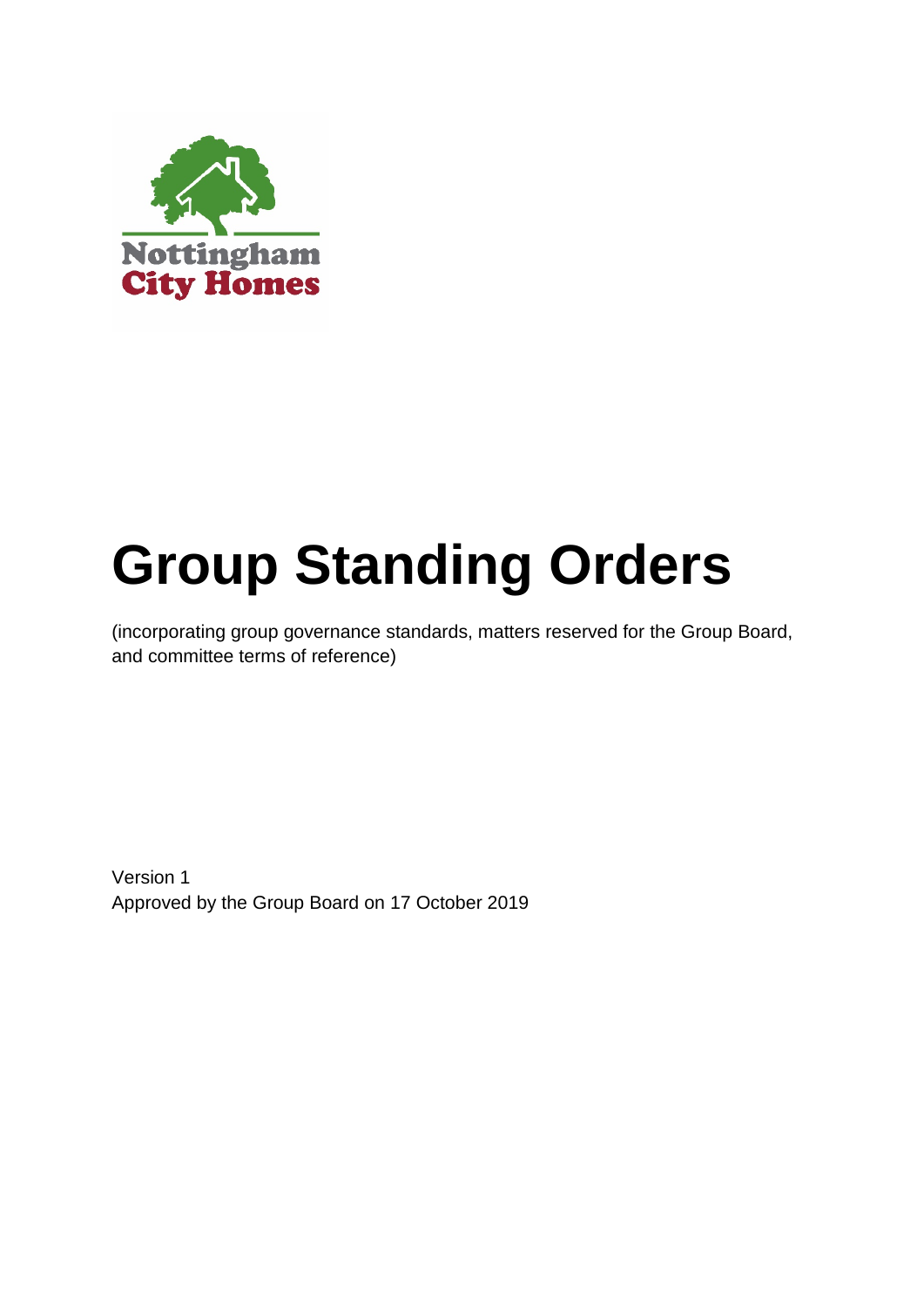# **Version Control**

| Version   Detail of Changes Made<br>(Para/Section etc.) | <b>Approved at Board Meeting Date</b> |
|---------------------------------------------------------|---------------------------------------|
| Total new Standing Orders                               |                                       |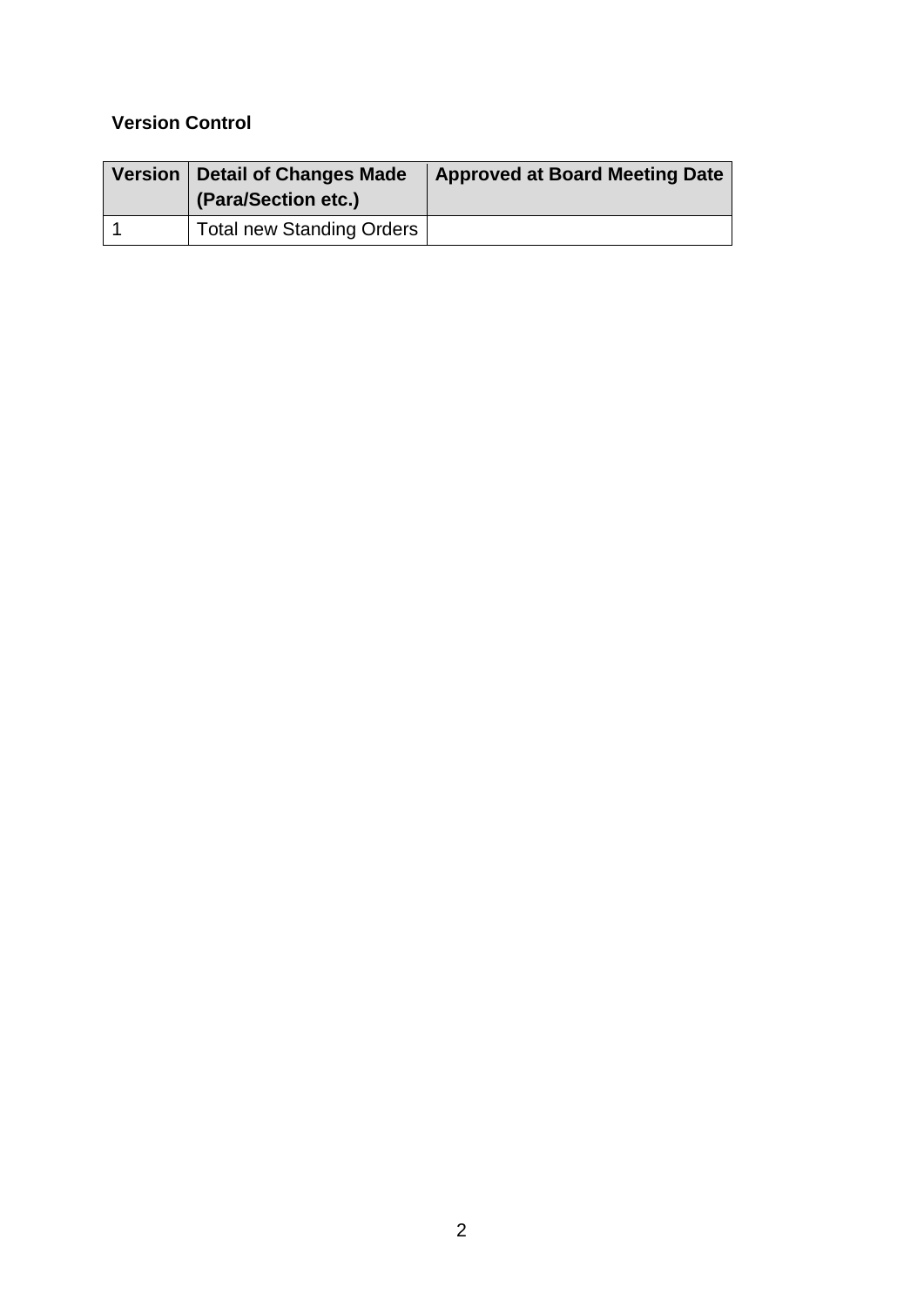# **Contents**

| 1                | <b>Introduction</b>                                             |                | $\overline{\mathbf{4}}$ |
|------------------|-----------------------------------------------------------------|----------------|-------------------------|
| 1.1              | <b>Meeting Structure</b>                                        | 4              |                         |
| 1.2              | Interpretation and suspension                                   | 5              |                         |
| $\boldsymbol{2}$ | <b>Governance Standards</b>                                     |                | 6                       |
| 2.1              | Meetings of Members and Shareholders                            | 6              |                         |
| 2.2              | Appointments to Boards and Committees                           | $\overline{7}$ |                         |
| 2.3              | <b>Calling Board and Committee Meetings</b>                     | $\overline{7}$ |                         |
| 2.4              | <b>Attendance at Meetings</b>                                   | 8              |                         |
| 2.5              | Quorum for Board and Committee Meetings                         | 8              |                         |
| 2.6              | <b>Collective Decision Making and Voting</b>                    | 9              |                         |
| 2.7              | Conflicts of Interest Arising at Meetings                       | 9              |                         |
| 2.8              | <b>Minutes of Meetings</b>                                      | 10             |                         |
| 2.9              | Meeting Agenda and Papers                                       | 10             |                         |
| 2.10             | <b>Urgent decisions</b>                                         | 11             |                         |
| 3                | <b>Terms of Reference: NCH Group Board</b>                      |                | 13                      |
| 3.1              | Membership                                                      | 13             |                         |
| 3.2              | <b>Meetings and Quorum</b>                                      | 13             |                         |
| 3.3              | Purpose of Board                                                | 13             |                         |
| 3.4              | <b>Matters Reserved to Board</b>                                | 13             |                         |
|                  |                                                                 |                |                         |
| 4                | <b>Terms of Reference: ALMO Board</b>                           |                | 17                      |
| 5                | Terms of Reference: Audit, Risk & Compliance Committee          |                | 20                      |
| 6                | <b>Terms of Reference: Governance &amp; Selection Committee</b> |                | 24                      |
| 7                | <b>Terms of Reference: NCH RP Subsidiary Board</b>              |                | 26                      |
| 7.1              | Membership                                                      | 26             |                         |
| 7.2              | <b>Meetings and Quorum</b>                                      | 26             |                         |
| 7.3              | <b>Purpose of Subsidiary Board</b>                              | 26             |                         |
| 7.4              | <b>Matters Reserved to Subsidiary Board</b>                     | 26             |                         |
| 8                | <b>Terms of Reference: NCH Enterprises Subsidiary Board</b>     |                | 28                      |
| 8.1              | Membership                                                      | 28             |                         |
| 8.2              | Meetings and Quorum                                             | 28             |                         |
| 8.3              | <b>Purpose of Subsidiary Board</b>                              | 28             |                         |
| 8.4              | <b>Matters Reserved to Subsidiary Board</b>                     | 28             |                         |
| 9                | <b>Individual Roles and Responsibilities</b>                    |                | 30                      |
| 9.1              | <b>Board and Committee Members</b>                              | 30             |                         |
| 9.2              | <b>Chair of Boards and Committees</b>                           | 30             |                         |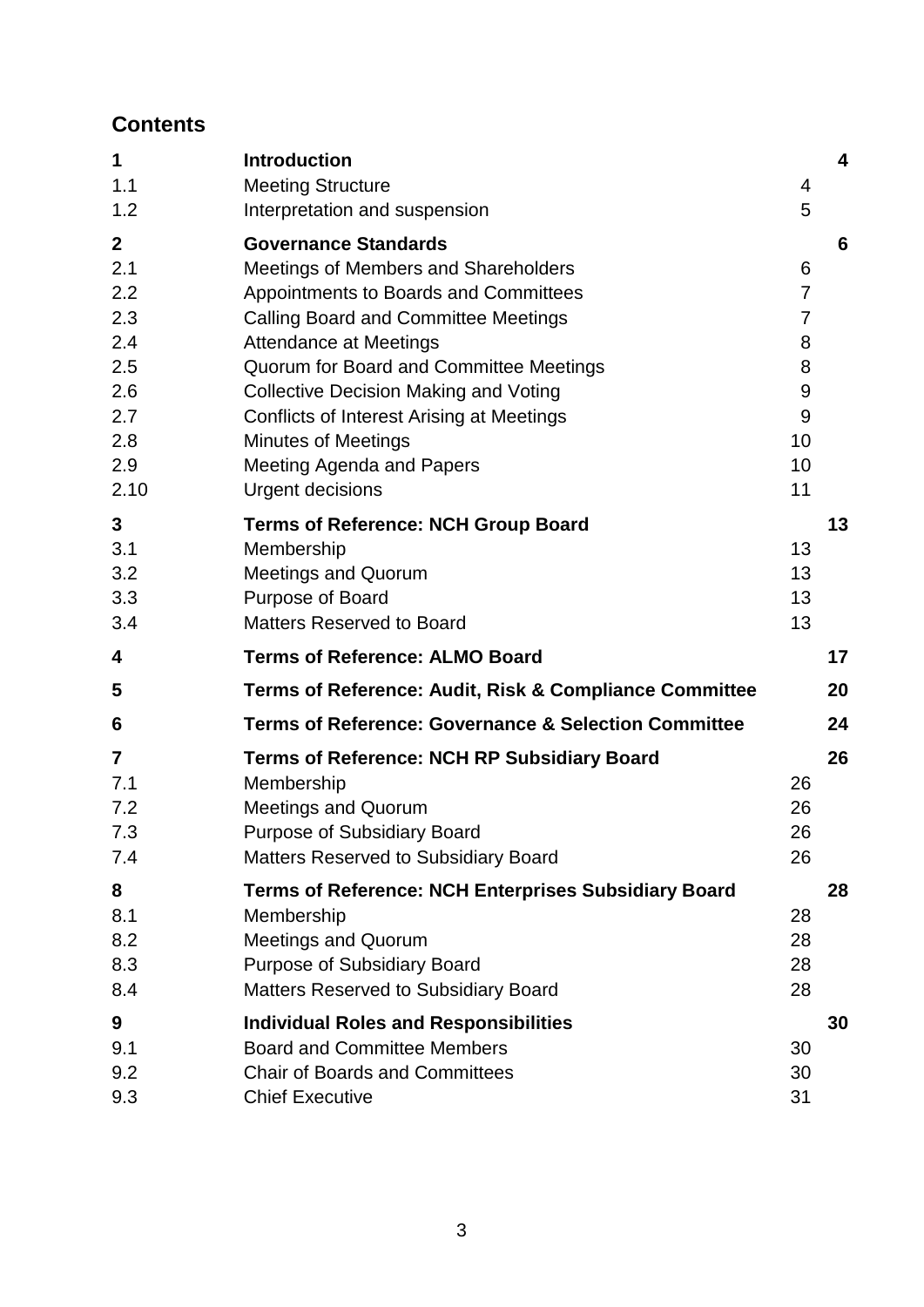# <span id="page-3-0"></span>**1 Introduction**

Nottingham City Homes Group comprises three corporate entities:

- **Nottingham City Homes Limited.** Private company limited by guarantee without share capital (company number 05292636). Sole member: Nottingham City Council. **"Parent"**
- **Nottingham City Homes Registered Provider Limited.** Private company limited by guarantee without share capital (company number 09810057). Subsidiary company. Sole member: Nottingham City Homes Limited. **"Subsidiary"**
- **Nottingham City Homes Enterprises Limited.** Private company limited (company number 09805670). Subsidiary company. Sole Shareholders: Nottingham City Homes Limited and Nottingham City Council. **"Subsidiary"**

These Standing Orders:

- Interpret and elaborate (as required) each entity's Articles of Association (to which this document is subject to);
- Provides a common corporate governance framework for all NCH Companies and Committees;
- Establishes the corporate governance standards;
- Documents the delegated authority between the Boards, the Committees, the Executive, and as applicable, other meetings.

## <span id="page-3-1"></span>**1.1 Meeting Structure**

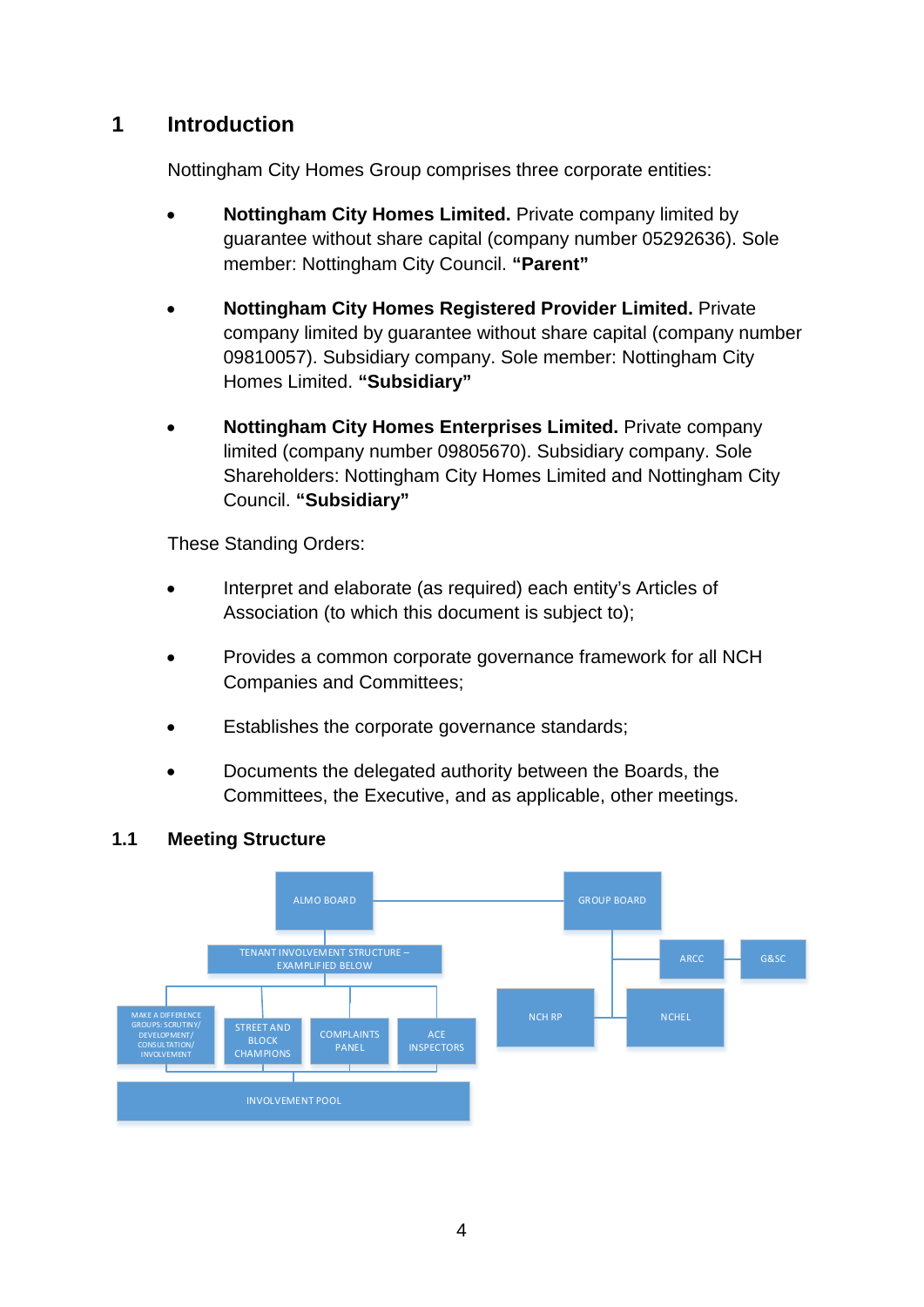The meeting structure operates on the principle that the Group Board exercises control over the subsidiary boards and committees, and delegates authority when it is in the interests of the Group to do so. However the Group Board may not exercise control over NCH RP should that control run contrary to the RP's objectives or obligations to Homes England and the Regulator of Social Housing. Examples of how control is exercised may be terms of reference, Group strategies and policies, and appointments.

#### <span id="page-4-0"></span>**1.2 Interpretation and suspension**

Any matter regarding the interpretation of these Standing Orders is a matter for the Group Board. Standing Orders may be suspended, amended, or revoked by majority resolution of the Group Board, in so far as the decision does not conflict with any of the Group's Articles of Association. Should a matter of interpretation or suspension arise in between Board meetings then the secretary shall conduct the matter in accordance with the Urgent Decision Protocol, which forms part of these Standing Orders.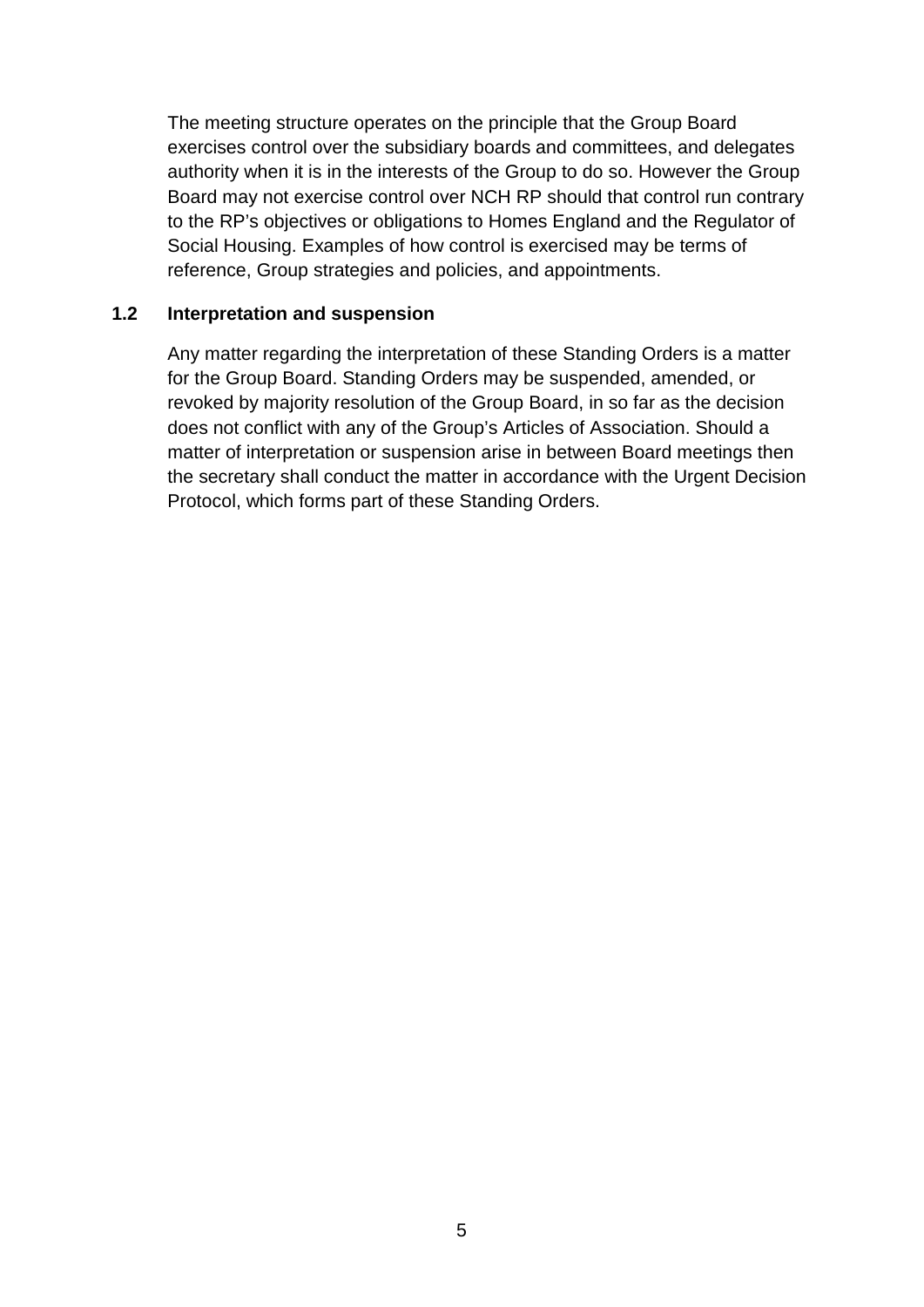# <span id="page-5-0"></span>**2 Governance Standards**

Standards of corporate governance have been determined in accordance with:

- What is stated in the Articles of Association of the Group Companies;
- The Groups chosen Code of Governance, the UK Corporate Governance Code 2018; and
- Other standards as required by Nottingham City Council, and the Regulator of Social Housing.

These standards apply equally across all Boards and Committees within NCH Group unless stated otherwise.

## <span id="page-5-1"></span>**2.1 Meetings of Members and Shareholders**

Meetings of members or shareholders shall take place in accordance with requirements determined in each Articles of Association. Generally decisions at these meetings relate to:

- the appointment of directors (at Parent level);
- approval of the annual accounts, and auditor appointment;
- amendments to the Articles of Association;
- change of ownership, or company closure.

Each corporate entity's Articles of Association document how meetings of members of shareholders must be conducted. The administration of each meeting is different due to the way each entity has been formed:

- Nottingham City Homes Limited, has one member, Nottingham City Council;
- Nottingham City Homes Registered Provider Limited, has a minimum of five members, which includes a representative of the Parent;
- Nottingham City Homes Enterprises Limited, is limited by share. Currently there is only one shareholder, Nottingham City Homes.

Each set of Articles has a section called "General Meetings" that determines how such meetings shall be called, and for what purpose. General meetings are distinct from Board meetings, most notably in that they need a longer period of notice (14 days), and those present and voting will be the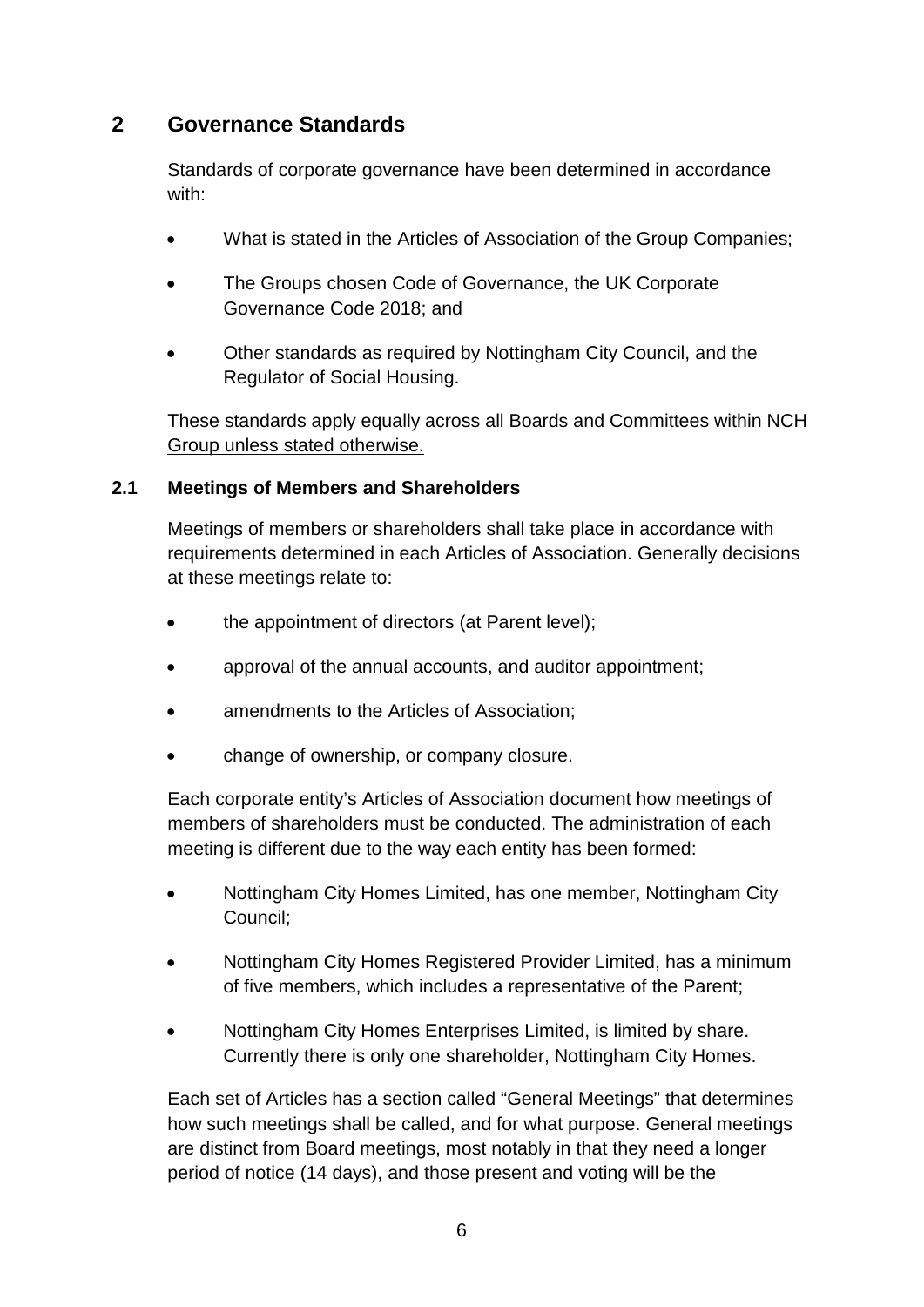shareholders/members; not the Board Members (unless that Board Member is also listed in the register of shareholders/members). Voting at General Meetings may submitted by proxy. Resolutions going before a general meeting should be on the recommendation of its Board.

Admission, transfer, and ending of shareholding or membership is also dealt with in the respective Articles of Association, and each corporate entity shall have a shareholders/members register that records any changes.

## <span id="page-6-0"></span>**2.2 Appointments to Boards and Committees**

The Group Board shall be appointed in accordance with its Articles of Association. The pathway to appointment is determined according to the type of constituent member, with independent members, and tenant members requiring the approval at an Annual General Meeting. The Group Board may also appoint co-optees, or appoint to vacancies outside of AGMs.

As Parent, the Group Board shall authorise appointments to its Subsidiary Boards, and Committees. Size and form of membership is determined in the respective Articles of Association, and reiterated in Terms of Reference. The Group Board shall delegate matters of recruitment and appointment to the Governance and Selection Committee, in accordance with a Recruitment and Succession Policy. All appointments shall be recorded in the minutes of the Group Board, and appointments to Subsidiary Boards recorded also in its minutes.

The Group Board shall confirm the Chairs of the Group Board and the Audit, Risk, and Compliance Committee. To Chair of the Group Board and the Audit, Risk, and Compliance Committee cannot be the same individual. If the Chair is absent, the meeting shall appoint another member for the duration of the meeting. The appointment of a Vice-Chair is optional according to the wishes of each Board or Committee.

Any removal of Board or committee members shall be undertaken on the authority of the Group Board, unless it is a Group Board member, in which case it will be done in accordance with its Articles of Association.

Should the Group Board determine to pay its Board and Committee Members it shall do so in the form of a Remuneration Policy.

## <span id="page-6-1"></span>**2.3 Calling Board and Committee Meetings**

All Board and Committee meetings shall be called with no less than five days notice, unless otherwise agreed by three-quarters of the meetings members. In addition, the secretary will establish a diary of meetings at least annually for the forthcoming 12 months.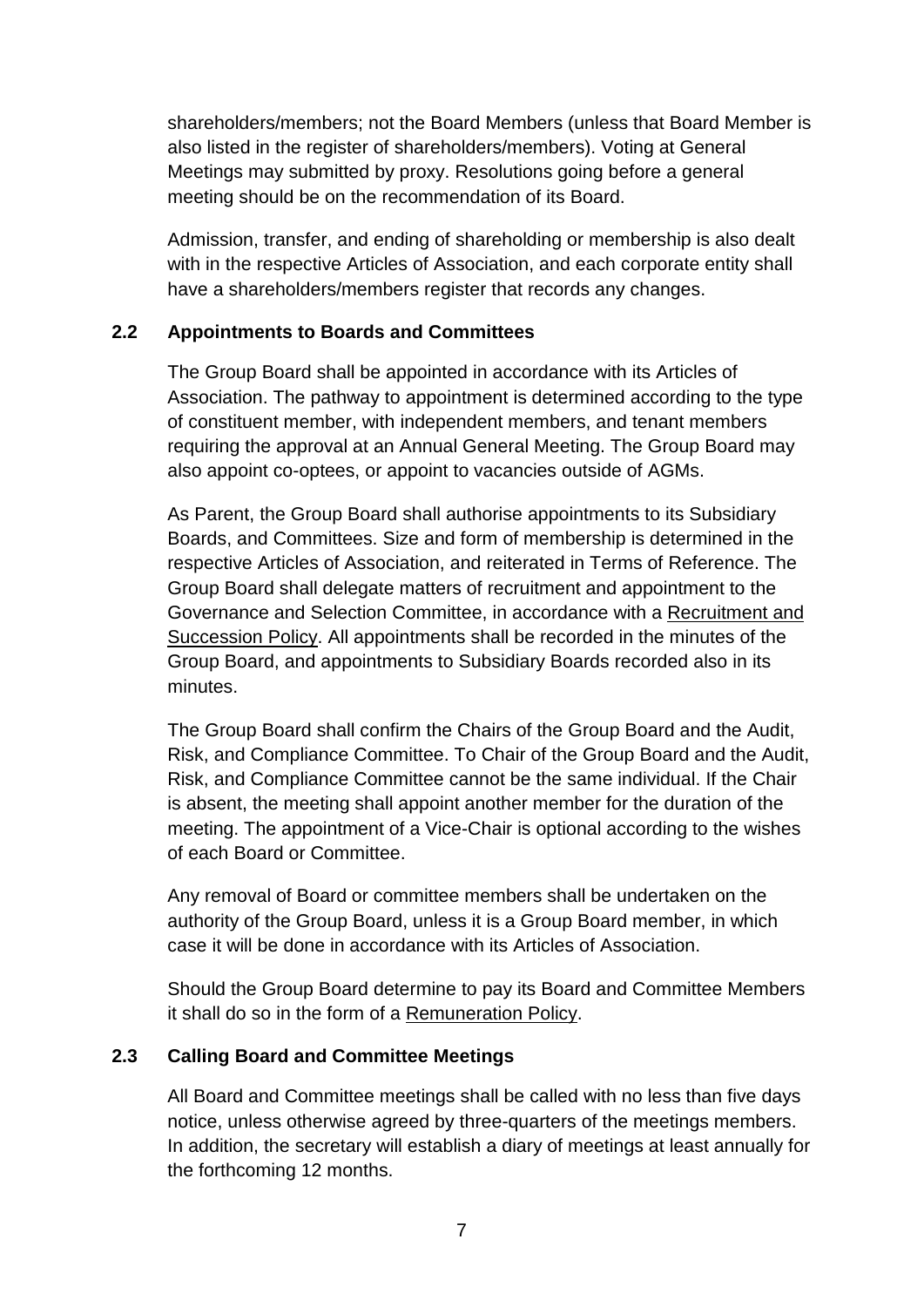For a notice of meeting to be valid it must:

- Be communicated to all members of that meeting;
- Stating a date, time and venue of the meeting; and
- How members can participate (e.g. if a teleconference meeting).

# <span id="page-7-0"></span>**2.4 Attendance at Meetings**

Only appointed members are authorised to attend meetings for their duration. However, it is accepted that certain officers have an open invitation to attend in order to facilitate good governance. This may include the Chief Executive, Executive Directors, and minute taker.

It is a matter for the Chair (in consultation with meeting members) to determine who is present at a meeting and for what duration. Aside from officers, this determination may include professional advisors, and internal/external observers.

In terms of participation in meetings, all members should address the meeting through the Chair, unless the Chair determines otherwise. Non-members should not speak unless they have been invited to do so by the Chair, and only to the extent that the Chair authorises.

Members of the public are able to attend the non-confidential section of Group Board, ALMO Board, and ARCC meetings. Should members of the public wish ask a question to the meeting, the question shall be filed in advance of the meeting with the secretary.

# <span id="page-7-1"></span>**2.5 Quorum for Board and Committee Meetings**

Quorum is the minimum number of meeting members that must be in attendance to approve decisions. To contribute to the quorum, a member must be appointed to the relevant Board or Committee, and participating in the meeting in a form that allows them to contribute to proceedings in 'real time', which could mean attendance via a telephone on load speaker, or using a video conferencing facility, such as Skype.

The quorum for each meeting is laid down in the respective Articles of Association or Terms of Reference, as well as in the table below. Failure to achieve a quorum at a meeting means it is not authorised to make decisions. However, meetings may continue for matters of information or consultation; and all members should remain vigilant that meetings that start quorate may not remain so, and vice versa.

| <b>Minimum Number Of Participants</b><br><b>Meeting</b> |
|---------------------------------------------------------|
|---------------------------------------------------------|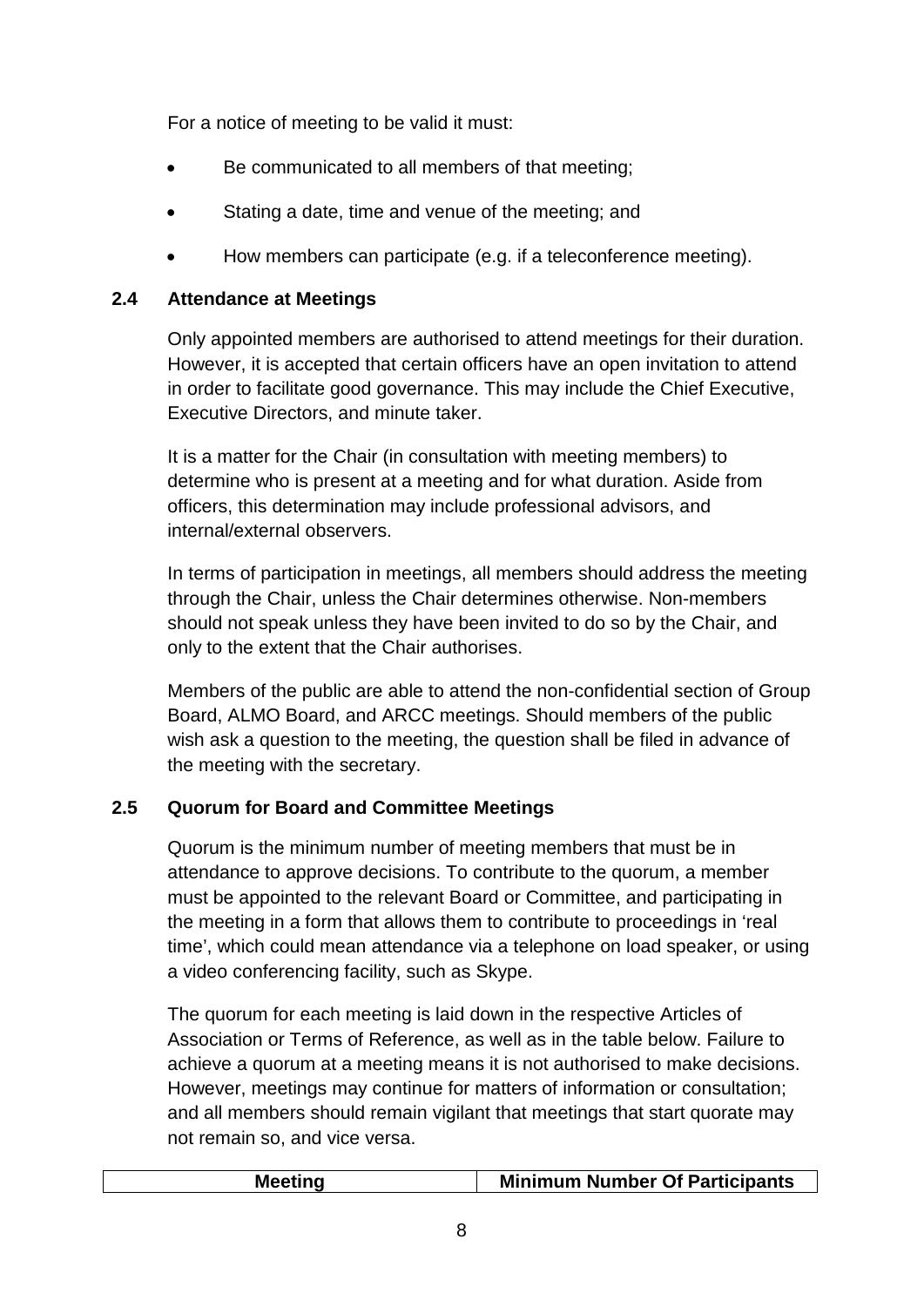|                                       | <b>For Quorum</b> |
|---------------------------------------|-------------------|
| Group Board                           | 4                 |
| <b>ALMO Board</b>                     | 5                 |
| <b>Registered Provider Board</b>      | $\overline{2}$    |
| <b>Enterprises Limited Board</b>      | $\overline{2}$    |
| Audit, Risk, and Compliance Committee | 3                 |
| Governance and Selection Committee    | $\overline{2}$    |

# <span id="page-8-0"></span>**2.6 Collective Decision Making and Voting**

Meetings shall be conducted on the basis of reaching a consensus amongst members present. The Chair of the meeting will satisfy herself/himself that members of the meeting have had the opportunity to voice their opinion on the matter in hand, and determine whether a consensus is achievable.

Should the matter require, the Chair may determine that a vote be taken. The Chair may determine the vote, and each member in attendance will have one vote. The outcome of the vote shall be recorded in the minutes of the meeting. If the vote is tied, the Chair shall have a second casting vote.

## <span id="page-8-1"></span>**2.7 Conflicts of Interest Arising at Meetings**

Secretarial duties shall include maintaining a register of interests in accordance with the Group Board's Articles. The Company shall maintain the register to alert the meeting Chair and members to matters that may arise during the meeting. However it is ultimately for each member of a meeting to determine whether they have an interest which may cause a conflict during the meeting.

Members should offer to remove themselves from a meeting should they feel conflicted regarding a matter in hand. The other members shall then determine whether it is in the interests of the member to remain, and to what extent they may deliberate in the matter. If members are unable to decide on the matter, the meeting Chair may decide. The declaration of interest, and decision shall be recorded in the minutes.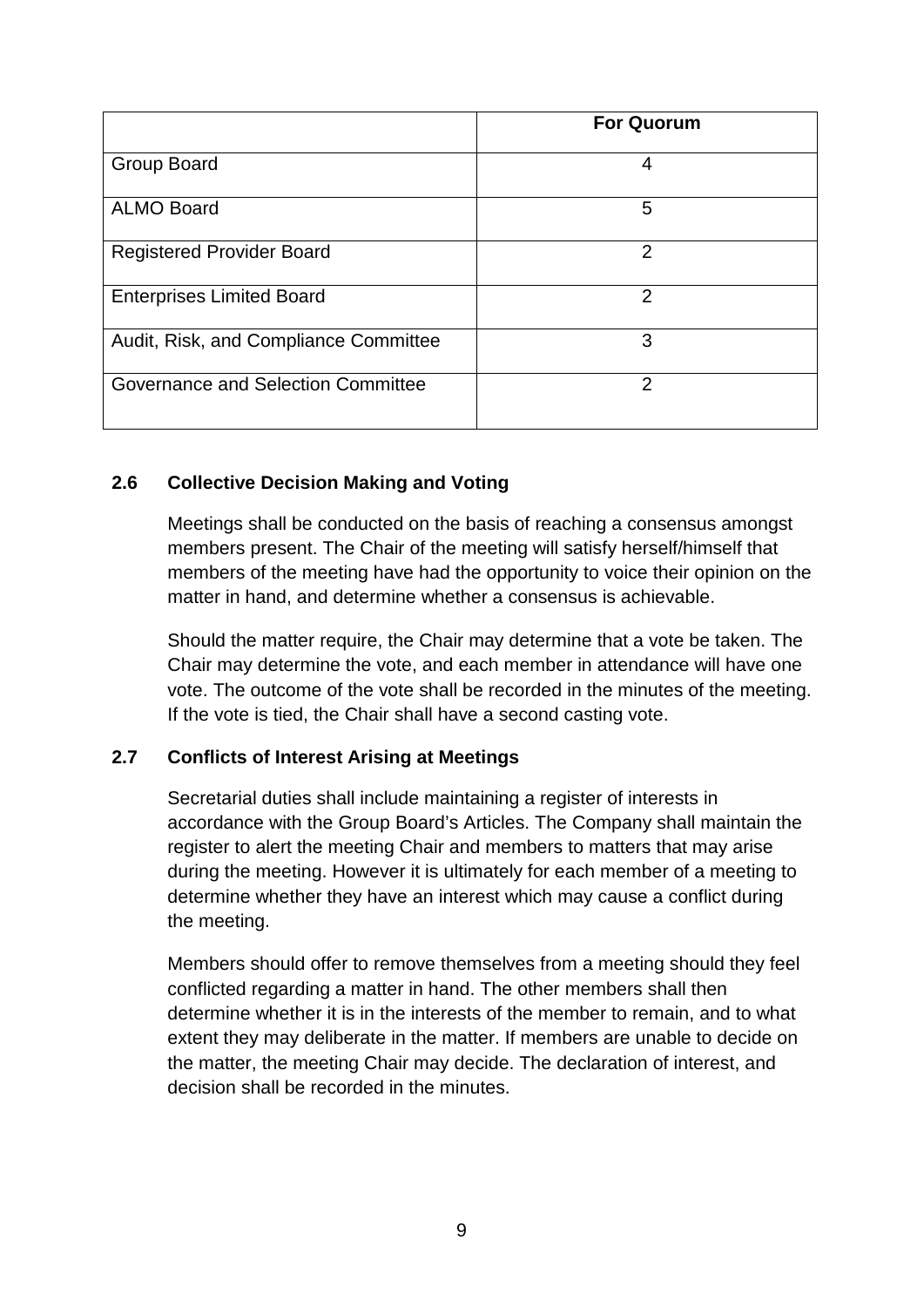# <span id="page-9-0"></span>**2.8 Minutes of Meetings**

The secretary shall be responsible for the content and quality of minutes. A formal meeting record shall be taken of each Board and Committee meeting covered by these Standing Orders. At the very least, each set of minutes shall include:

- full name of the meeting;
- date, start time, and venue of meeting;
- members participating, member apologies, and others in attendance;
- a record of the decisions taken at the meeting; and
- a summary of deliberations in the lead up to each decision.

Minutes of the previous meeting shall be considered for accuracy at the next available meeting, at which point they will become a confirmed record of the meeting. All Subsidiary Board and Committee meeting minutes will be considered at the next available meeting of the Group Board, with a representative of that meeting bringing matters to the attention of the Group Board as required.

## <span id="page-9-1"></span>**2.9 Meeting Agenda and Papers**

The secretary shall draft a meeting agenda, and agree it with the meeting Chair. In doing so, the secretary will have regard to recurring or cyclical issues, and directions of members given at previous meetings.

The order of business, unless the determined otherwise, will be:

- Confirmation of quorum and apologies for absence;
- Declarations of interest;
- Minutes of the previous meeting for accuracy;
- Update matters arising from previous meetings;
- Matters requiring a decision;
- Matters to note such as
	- Minutes of subsidiary Boards and Committees (for Group Board);
	- Performance and information reports;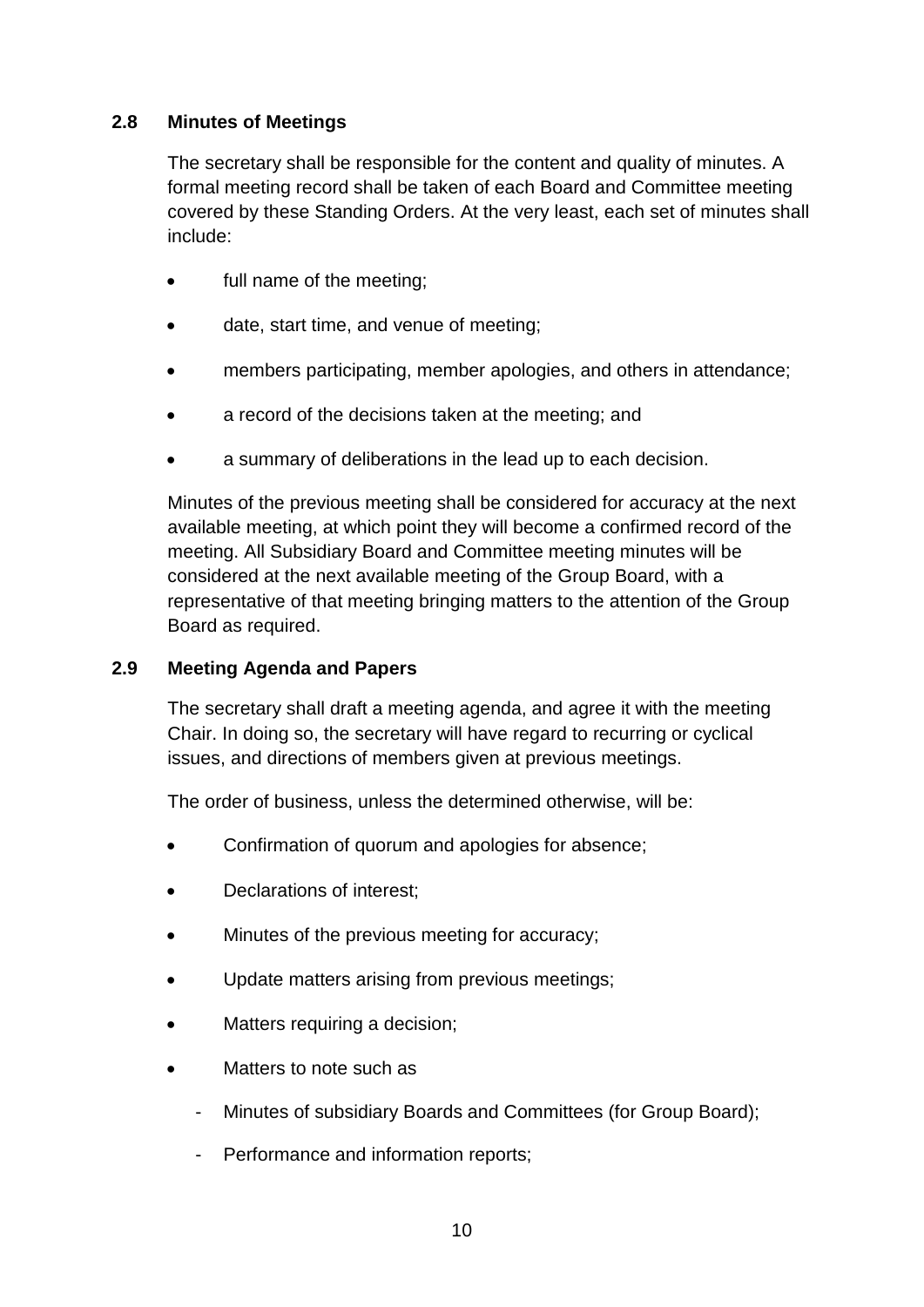- Any other business (at the discretion of the Chair); and
- Date of next meeting and close.

Five days prior to the date of the meeting, the secretary will circulate the agenda for the meeting to all members, accompanied by supporting papers. On reading the papers, should the member require clarification on the content of the report, he/she will seek it by communicating with the report author in advance of the meeting. The clarification may subsequently be raised at the meeting.

Any matter requiring a decision, will be accompanied by a written report clearly stating the recommendation(s) that the meeting is being asked to consider, and where necessary, evidence of independent professional advice relied upon in arriving at the recommendation. The secretary shall be responsible for maintaining a template report and quality standards.

Specific meetings within the Group Structure, including NCHEL, NCH RP, and G&SC, are strictly confidential in nature. Supporting papers for these meetings will not be published and members of the public are prohibited from attending. Other meetings, including the Group Board, ALMO Board, and ARCC, have both public and confidential sections. For those specific meetings, public sections of the supporting papers will be published. Members of the public are authorised to attend public sections of the meetings as nonvoting observers and will be asked to leave before any confidential items are discussed.

## <span id="page-10-0"></span>**2.10 Urgent decisions**

Urgent decisions are matters that require authorisation between prescheduled meetings; and would normally require the decision to be taken by a particular Board or a Committee. In such circumstances there is a Protocol that shall be observed.

Prior to triggering the Protocol, the following alternatives should be considered:

- a short notice meeting to consider the matter, perhaps by teleconference; or
- If the matter can be pre-empted at the time of the previous meeting, delegate authority for the decision to a senior officer (perhaps with conditions attached);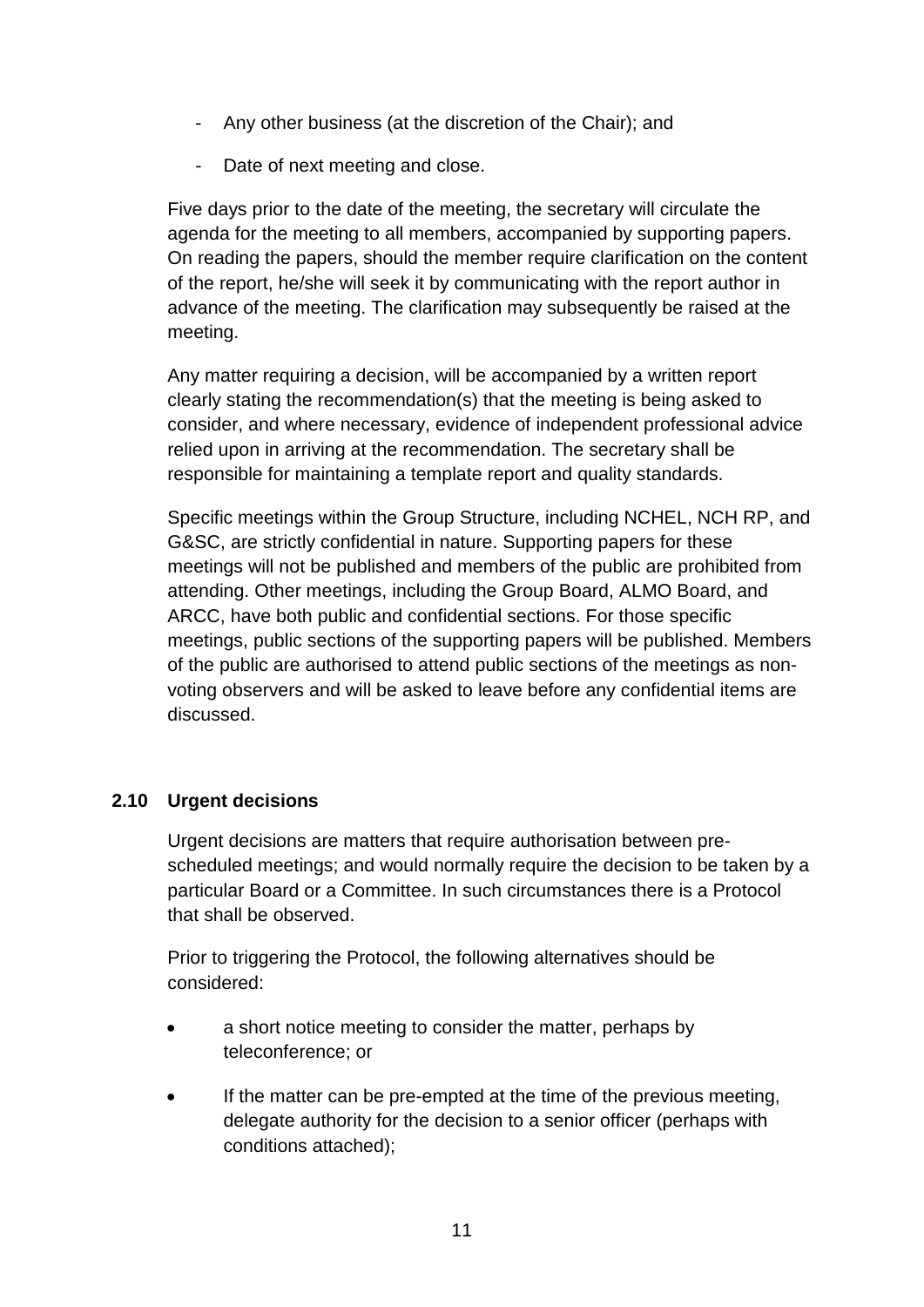Should alternative arrangements not be possible, the Urgent Decision Protocol may be triggered. The protocol requires:

- The Secretary will distribute electronically a consultation report to all meeting members, stating the purpose of the report, a recommended course of action, and a reasonable response deadline. The Secretary shall make reasonable effort to pre-alert members of the report and deadline, particularly if the response deadline is short.
- There shall be no minimum number of consultation responses. It is sufficient to demonstrate that members were afforded the opportunity to respond within a specific time.
- If the number of responses agreeing to the recommended course of action is equal or greater to 50% of that meetings current membership, this course of action is approved.
- If a quorum is not reached, and the response deadline has passed, the secretary shall invite the Chair, or Vice Chair if the Chair is unavailable, of the meeting to consider any consultation responses, and reach a decision. The outcome of the decision will be implemented.
- The decision reached shall be reported to the next scheduled meeting, so the outcome can be minuted.

The Protocol shall be implemented subject to delegated authority to the Chief Executive being exhausted, insufficient, or non-existent.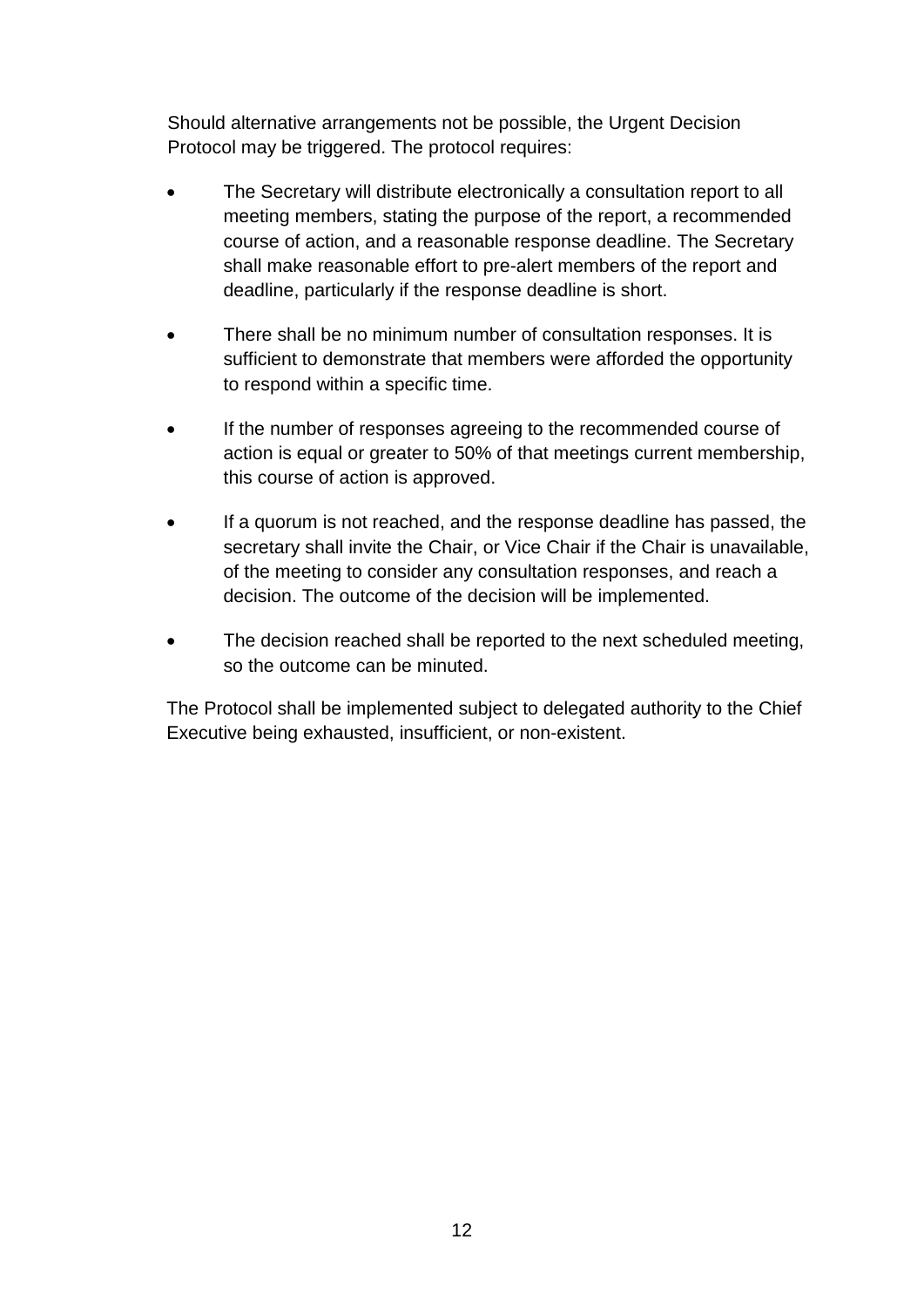# <span id="page-12-0"></span>**3 Terms of Reference: NCH Group Board**

*For consistency of language, Terms of Reference is used to describe the powers and responsibilities of all Boards and Committees. Also known as Matters (or powers) Reserved for the Board.*

## <span id="page-12-1"></span>**3.1 Membership**

Under the Articles Membership shall consist no less than five. Under these Standing Orders, membership will be eight, of which two shall be nominated by the Council, two shall be tenants; and four shall be independents. The Board may appoint up to two co-optees.

Either the Chair or the Vice Chair of the Group Board will be a Tenant Board Member.

<span id="page-12-2"></span>Attendance at Group Board meetings shall be monitored by the Chair **3.2 Meetings and Quorum**

The Board shall meet no less than four times per year. The quorum for Board meetings is any four members.

## <span id="page-12-3"></span>**3.3 Purpose of Board**

- (1) To ensure that the affairs of the Parent and its Subsidiaries are conducted lawfully, ethically and in accordance with the terms of the Articles of Association, the Companies Act 2006, other prevailing laws and regulations, and the Partnering Agreement between NCH and NCC.
- (2) To review the values and objectives, and culture of the Group; and as a result, establish a framework of strategy, policy, delegated authority, internal control, and risk management.

#### <span id="page-12-4"></span>**3.4 Matters Reserved to Board**

Determine the values and overall strategic direction of the Group; the corporate objectives; and approve a Corporate Strategic Plan.

Determine the consolidated Group business plan, medium term financial plan, capital programme and annual revenue budget.

Approval of the annual report and accounts, and audit management letter; and ensuring their filing with statutory and regulatory bodies by the due dates.

Approve "Group wide" corporate policies, strategies and standards, which shall include matters relating to: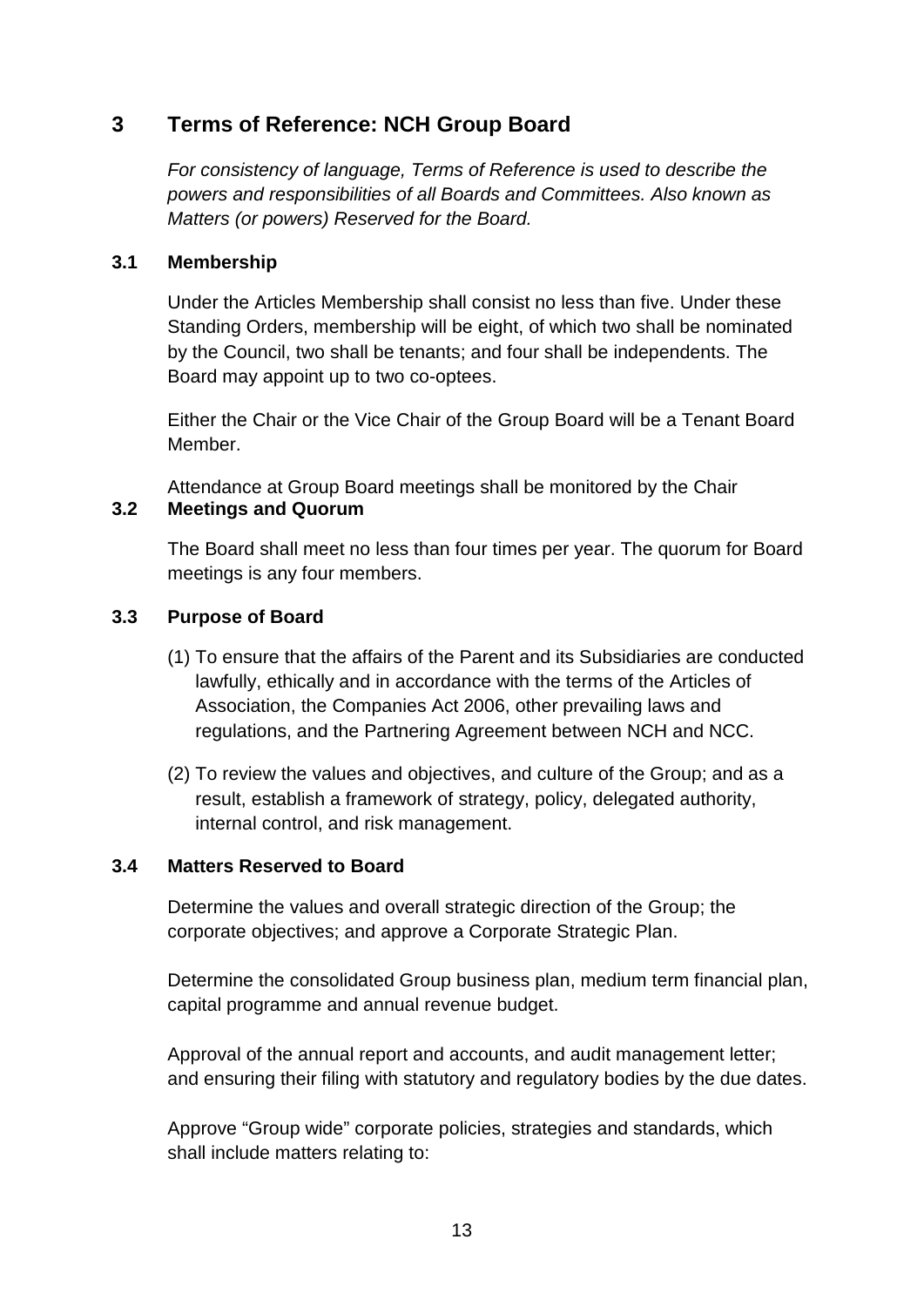- Governance;
- Risk Management;
- Equality and Diversity;
- Health and Safety;
- Business Continuity and Disaster Planning;
- Board remuneration and/or expenses;
- Code of Conduct:
- Procurement;
- Openness, Transparency, and Freedom of Information;
- Data Protection and GDPR;
- Anti-fraud, Corruption, and Whistleblowing.

Setting of standards for the Group in relation to code of conduct, probity, competence, management, and customer services.

Responsibility for the business relationship and partnership with the City Council, and other major stakeholders including compliance with the Partnering Agreement.

Extension of the Group's operations into new activities or geographic areas.

Any decision to cease a material part of Group operations.

#### Risk Management and Internal Control

Determination of the Group's risk capacity, profile and appetite;

Establishment and oversight of a framework for the identification and management of risk;

Establishment and oversight of a framework of delegation and systems of internal control, including Financial Regulations;

Approval of action recommended in response to any report from external auditors or the Regulator of Social Housing.

## Corporate Governance

Approval of changes proposed to the Group's governing instruments for recommendation to a general meeting of members or shareholders; Amendment, suspension or revocation of Governance Standing Orders;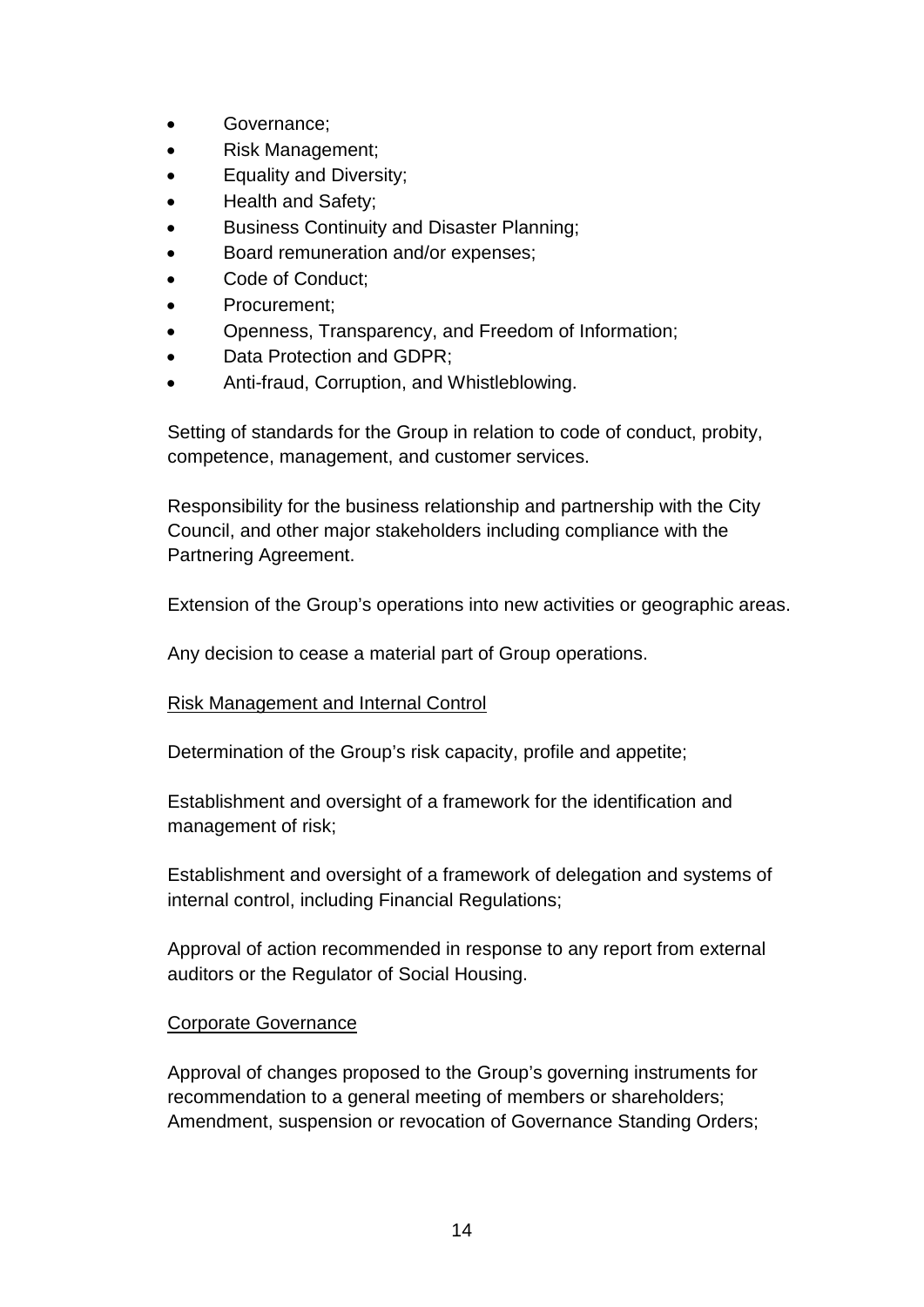Changes to corporate structure, including the setting up of subsidiaries or merging with another organisation, for recommendation to a general meeting;

Establishment of criteria for appointments to (and, if necessary, dismissals from), the Boards (in accordance with the Articles of Association) and its Committees;

Approval of Subsidiary Boards membership where appropriate and Committee membership, including Chairs, and external corporate bodies. The Group Board needs to nominate; three Group Board Nominates to NCH RP, one Group Board member to the ARCC, two external independents to the ARCC, and four members to the G&SC.

Establishment, amendment or revocation of Terms of Reference for all Subsidiary Boards, Committees, and Group Task and Finish Groups.

Ensuring effective arrangements for:

- annual appraisal of the effectiveness (collectively) of the Board's and Committees, and (individually) of Board and Committee members;
- Board recruitment and (s)election criteria, policies and procedures; and
- Board and Committee Member induction, development, retention, renewal and succession.

## Chief Executive

Appointment of, and if necessary, dismissal of the Chief Executive.

Ensure that the Chief Executive has a written contract of employment which, as well as complying with current legislation clearly defines:–

- Their duties and the standards of performance expected;
- The procedures for monitoring the Chief Executive's performance and fixing his or her remuneration;
- How complaints and disciplinary matters will be dealt with; and
- The length of the contract, whether or not it can be renewed (if for a fixed term) and any notice period.

Ensure the appraisal arrangements for the Chief Executive are undertaken rigorously, and agree the remuneration package.

**Other**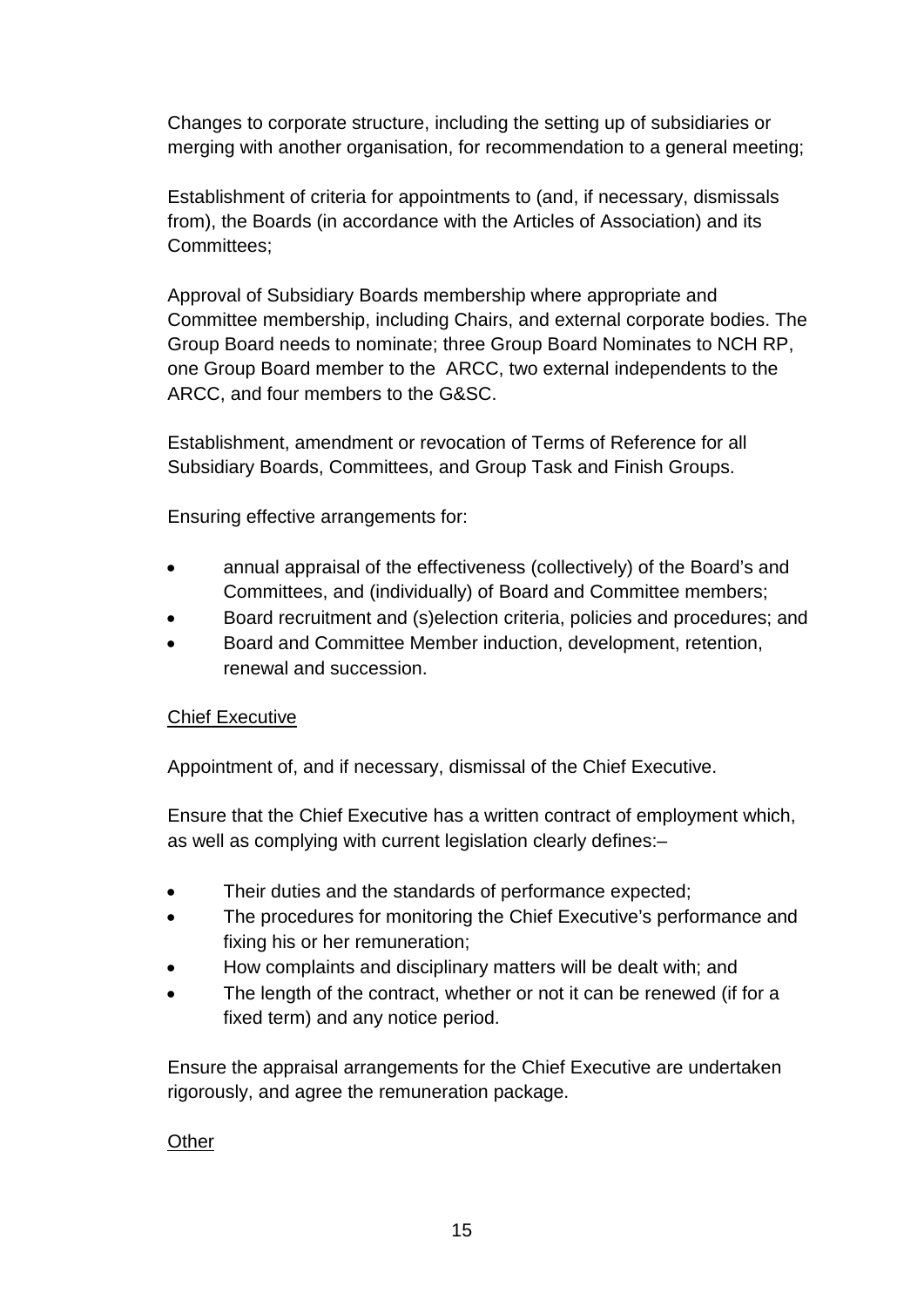Any other matters not specifically delegated to Committees, Subsidiary Boards, Task and Finish Groups, Tenant bodies, or the Chief Executive.

Attendance at Group Board.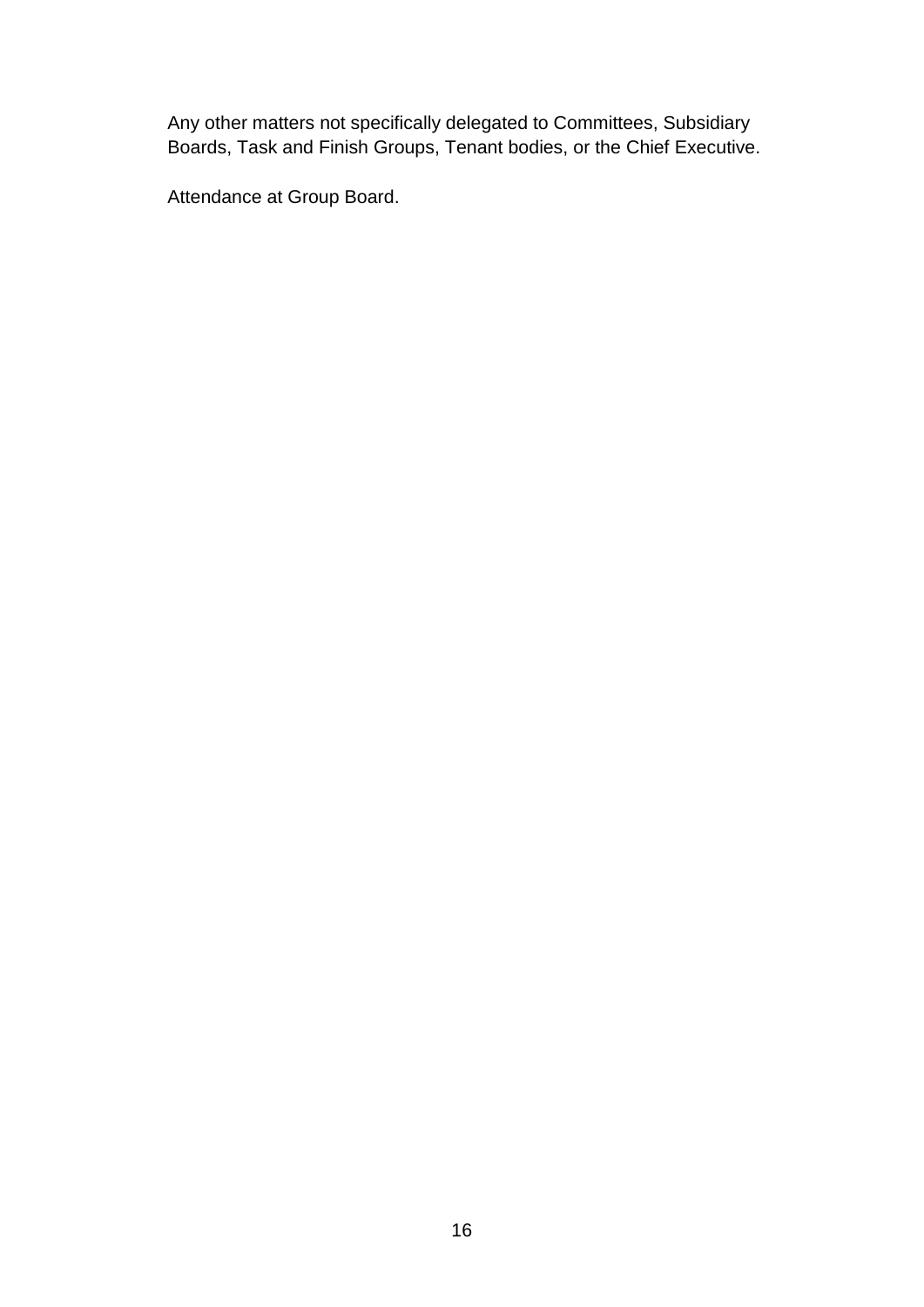# <span id="page-16-0"></span>**4 Terms of Reference: ALMO Board**

The ALMO Board is Tenant-led Board responsible for ensuring that the Group Board fulfils its statutory obligations in relation to the items delegated to it as set out in its Terms of Reference. The ALMO Board is accountable to the Board for the fulfilment of the responsibilities delegated to it as set out in its Terms of Reference. All ALMO Board Members share responsibility for its decisions and should act only in the interests of the Group and not on behalf of any subsidiary, constituency or interest group, putting the interests of the organisation before their own interests.

The Board will meet at least six times a year.

## **POWERS DELEGATED BY THE GROUP BOARD TO THE ALMO BOARD**

Within the context of the objectives, policies and budgets set by the Board:

#### **General Governance**

- To review the ALMO Board's membership and effectiveness on a regular basis to ensure that it has appropriate skills and relevant experience, advising the Group Board accordingly
- To nominate two tenants to the Group Board.
- To nominate one member to the ARCC and Governance and Selection **Committees**

#### **Scrutiny**

- Ensure effective management of Council housing.
- Scrutinise the delivery of housing and all related services delivered to tenants whether by the Group, Nottingham City Council, or other contracted body to ensure that they are effective and deliver value for money..
- Oversee and scrutinise related customer service and satisfaction with regard to trends, and safety of social housing assets.
- Ensure actions from relevant audits are implemented.
- Scrutinise how the Council spends the retained HRA
- Ensure Equality and Diversity is applied and adhered to across service areas.

#### **Performance and Compliance**

- To monitor and review all related performance and Key Performance Indicators.
- To monitor and review services to leaseholders.
- Overseeing compliance with consumer standards.
- Monitoring the customer complaints process.
- Reviewing relevant strategies and policies and monitoring key performance indicators of service delivery.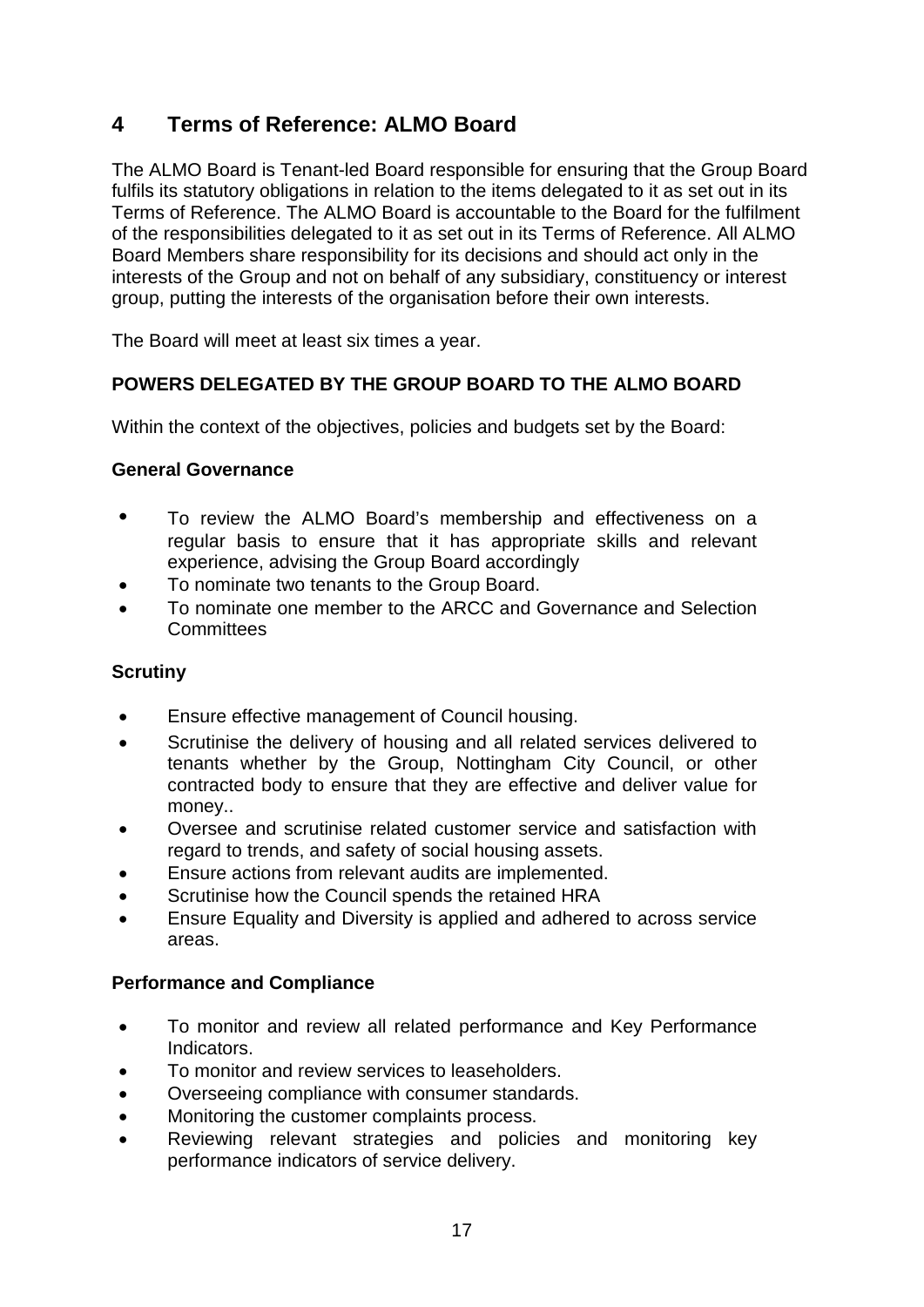- Ensure compliance with legal and regulatory requirements for the management and maintenance of council housing.
- Responsible for the repairs services across the city including effective management of related budgets.
- Monitoring, responding to consultation on, and ensuring compliance with all Governmental changes related to council housing.
- Ensuring effective tenant employability and opportunities are in place.
- Ensuring advice and support for tenants is adequate and suitable (e.g. support with welfare reform changes).

# **Policy**

• Agree key policies relating to social housing including; Rents, Anti-Social Behaviour, Leasehold, and Repairs.

## **Engagement**

- Engage tenants in the setting of future Housing Revenue Account (HRA) and other related budgets.
- Provide formal consultation response to Nottingham City Council on the HRA budget setting, including the proposed rent and service charge levels and any proposed changes to service levels.
- Steer the development of and engage with Tenant and Leaseholder Involvement structures.
- Ensure that best practice is followed in tenant engagement.
- Engage with the Group Board, and other Group Bodies, to set the medium term Corporate Plan.

#### **MEMBERSHIP**

The ALMO Board will comprise of 10 Non-Executive Directors appointed by the Group Board; Six Tenant representatives, two Independent representatives and two Nottingham City Council representatives. The maximum period for which Members shall serve on the Board is three terms of three years. Executive Directors shall not be members of the Board.

The Chair of the Board will be a Tenant representative. The Chair will not be eligible to be Chair of the Group Board.

The Board may co-opt up to two non-voting Members if required. Co-opted Members will be (re)appointed annually.

Attendance at ALMO Board meetings shall be monitored by the Chair and concerns in relation to regular non-attendance by any ALMO Board Member should be reported to the Group Board.

#### **QUORUM AT MEETINGS**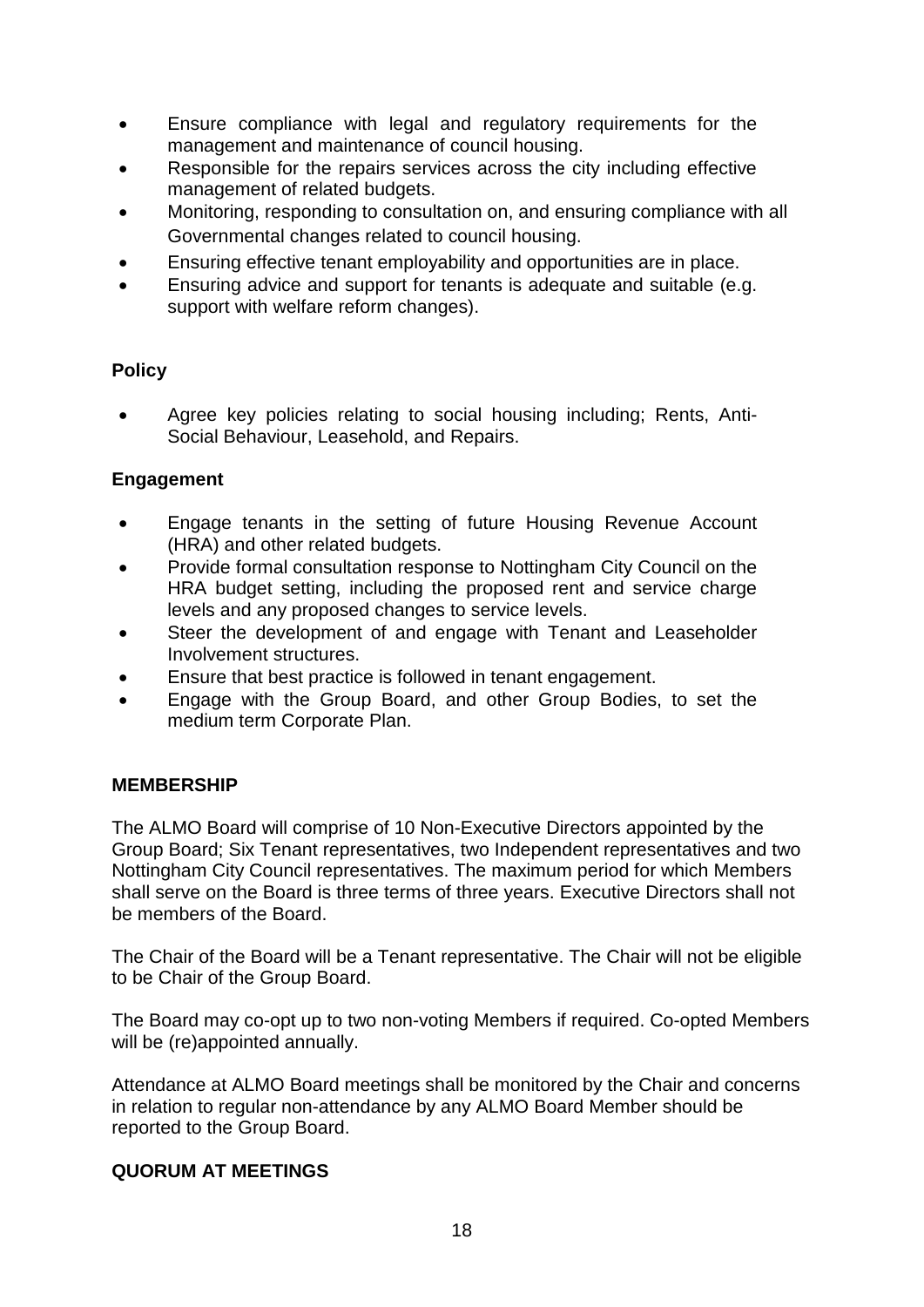The quorum required for the transaction of business at the time when the meeting proceeds to business shall be five.

## **AUTHORITY AND ACCESS**

The Committee is authorised by the Group Board to obtain external legal or other professional advice were necessary.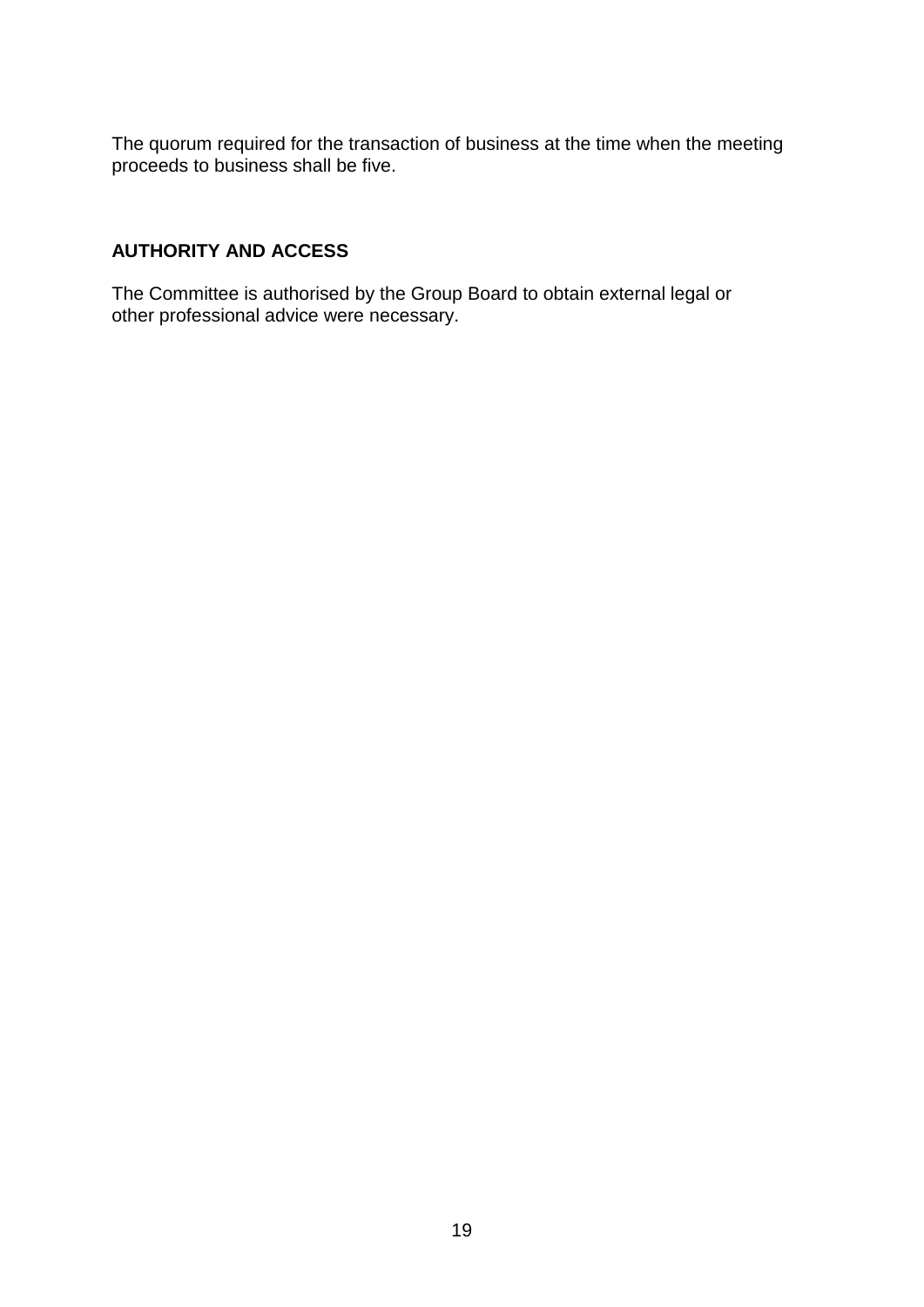# <span id="page-19-0"></span>**5 Terms of Reference: Audit, Risk & Compliance Committee**

# **ACCOUNTABILITY**

The Audit, Risk and Compliance Committee (ARCC) is charged with assisting the Board to fulfil its statutory obligations and is accountable to the Board for the fulfilment of the responsibilities delegated to it as set out in its Terms of Reference. All Committee Members share responsibility for its decisions and should act only in the interests of the Group and not on behalf of any subsidiary, constituency or interest group, putting the interests of the organisation before their own interests. The ARCC will act in this capacity across all of the NCH Group.

The main objectives of the ARCC is to be responsible for the effective internal control of financial, risk management and property compliance systems and to independently assure that effective internal control with regard to finance, risk management and property compliance systems are maintained and reviewed and that the Group's financial performance is being effectively managed.

The ARCC may from time to time investigate, discuss or review matters outside its terms of reference if required to do so by the Group Board. The Committee's Terms of Reference may be amended at any time by the Group Board.

Copies of the Committee minutes will be submitted to the Group Board at the next Board meeting following the Committee meeting. The Chair of the ARCC will ensure that key issues are promptly brought to the attention of the Board, and also have the right to attend and speak on matters of concern at any Board meeting.

The Committee will meet four times a year. The Chair of the ARCC will be appointed by the Group Board and will be a member of the Group Board.

# **AUTHORITY AND ACCESS**

The ARCC is authorised by the Board to investigate any activity within its Terms of Reference. The ARCC shall meet on at least a quarterly basis and may meet without Company staff present, including Executive Directors, should it so wish, to ensure it maintains its independence.

The Committee has the authority to access and obtain any information held by the Group as it sees fit. All employees are directed to co-operate with any request made by the Committee.

The Committee is authorised by the Group Board to obtain external legal or other professional advice.

The Committee shall meet as it sees fit with the external or the external and internal auditors together. The Chair of the ARCC, external and internal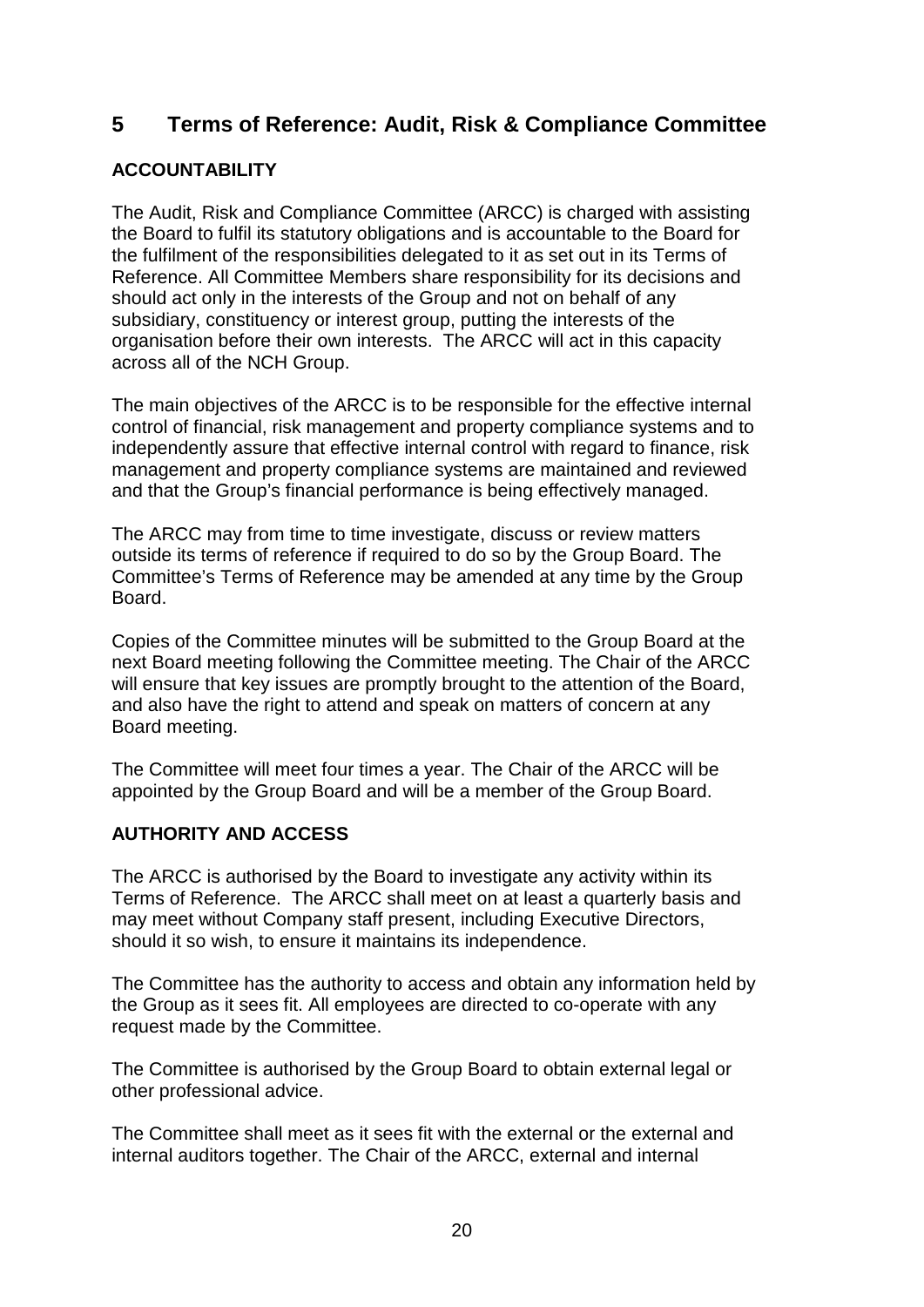auditor shall meet as necessary to ensure that the auditors have direct access to the Chair to guarantee the independence of the audit functions.

## **POWERS DELEGATED BY THE BOARD TO THE AUDIT, RISK AND COMPLIANCE COMMITTEE**

Within the context of the objectives, policies and budgets set by the Board:

# **General Governance**

- To review the Committee's membership and effectiveness on a regular basis to ensure that it has appropriate skills and relevant experience, advising the Group Board accordingly.
- To review annually the Committee's activities and effectiveness in discharging its responsibilities and provide an annual report for the next twelve months to the Group Board.
- To scrutinise statutory regulatory inspections and deal with all non-compliance; in particular with regard to property compliance.
- To ensure the Group is operating within recognised codes of practice and Standards.
- To ensure adequate processes are in place for the safeguarding of Group assets.
- To review and recommend to the Group Board in relation to compliance with relevant legislation.
- To consider and review the Group's insurance provisions.
- To monitor and review compliance with Fire Safety, property compliance and Risk Management processes.

# **Internal Control**

- To oversee a system of internal control, ensuring that any significant weaknesses identified are remedied and reported to the Group Board.
- To review annually the effectiveness of the Group's internal control systems and assurance framework and make appropriate recommendations to the Board.

# **Anti-Fraud and Corruption**

- To ensure that allegation of fraudulent activity is property assessed and the control framework updated.
- To receive whistle-blowing and fraudulent activity reports that may have an effect upon the Group.
- To receive money laundering reports that may have an effect upon the Group.

# **Internal & External Audit**

- To review and ensure that internal and external audits are complied with.
- To discuss any potential issues and problems with the internal or external auditor as and when necessary.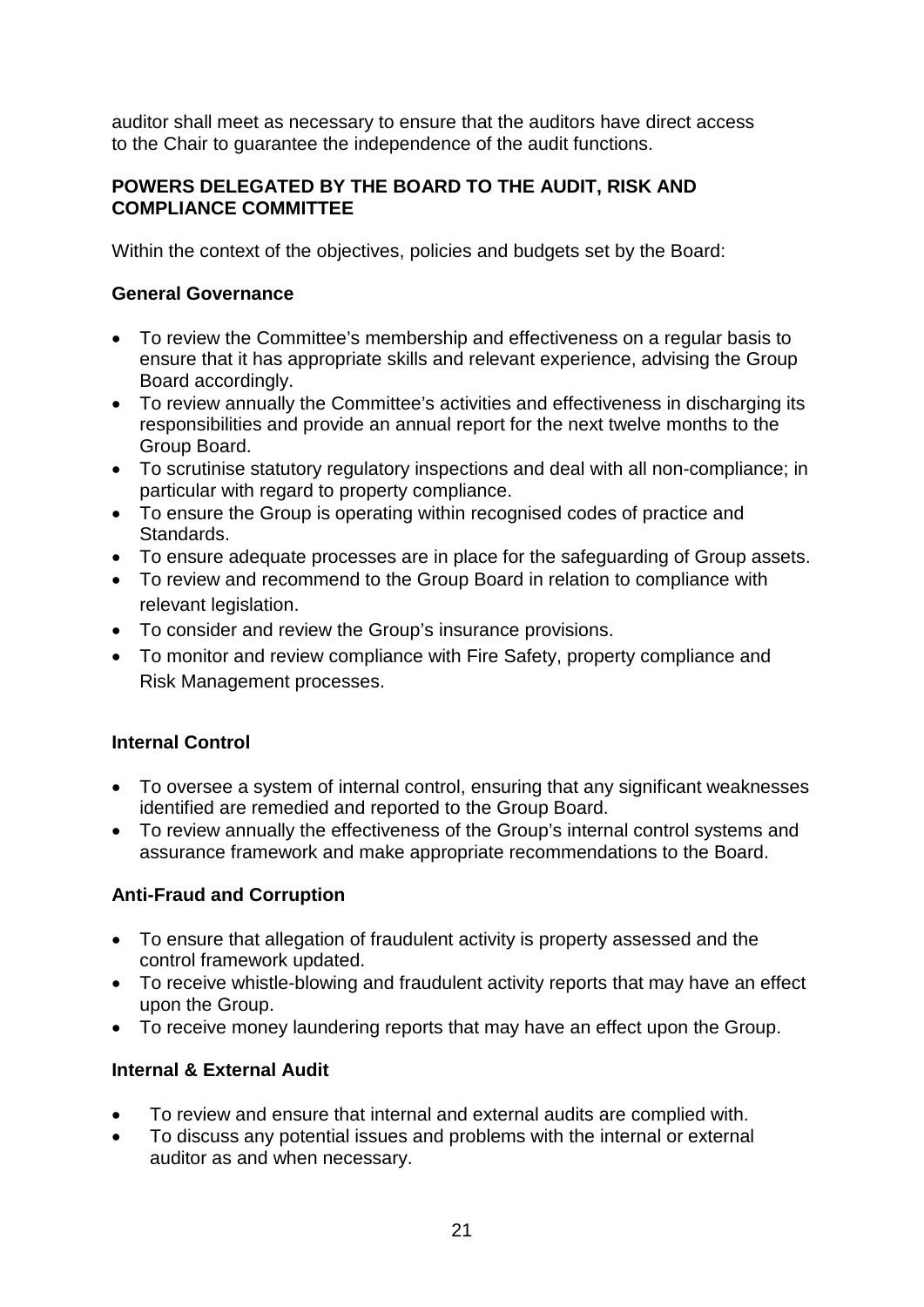- To review, approve, monitor and change the internal audit needs assessment and strategy and the annual plan.
- To sign off audit plans and receive reports by the internal auditor on significant audit findings.
- To monitor the implementation of recommendations of internal, external and regulatory audits.
- To make recommendations to the Group Board, for approval in general meeting, on the appointment, re-appointment or otherwise, of the external audit;
- To approve the fees and terms of engagement of the external auditor;
- To advise the Group Board on the internal audit arrangements including the terms of engagement of the internal auditor.
- To monitor the performance of the internal and external auditors.

# **Statutory Accounts**

- To report to the Group Board on the annual statutory audit and make recommendations on the outcomes.
- To monitor and review the integrity and compliance of the financial statement of the Group and its subsidiaries.

# **Risk Management**

- To ensure that the correct risk registers and frameworks are in place.
- To provide assurance to the Group Board that there is a systematic review of risk management arrangements within the Group;
- To scrutinise the risks associated with New Build developments, acquisitions and other new business developments.
- To monitor the effectiveness of the Group's risk management and assurance framework.
- To consider and scrutinise the subsidiary companies Risk Registers.
- To review and recommend to the Group Board the arrangements for understanding and monitoring Health and Safety.
- To review the Group's business continuity strategy and plans.

# **Property Compliance**

- To monitor and review the Group's processes and performance to ensure compliance with legal requirements including:
	- gas servicing;
	- periodic electrical tests and inspections;
	- the inspection, test and maintenance of fire safety systems;
	- the inspection, test and maintenance of mechanical systems (e.g. Lifts)
	- the inspection, test and maintenance of water storage and circulation systems.
- To monitor the progress of remedial works arising from fire risk assessments and property and equipment surveys, tests and inspections.

# **Standing Orders & Financial Regulations**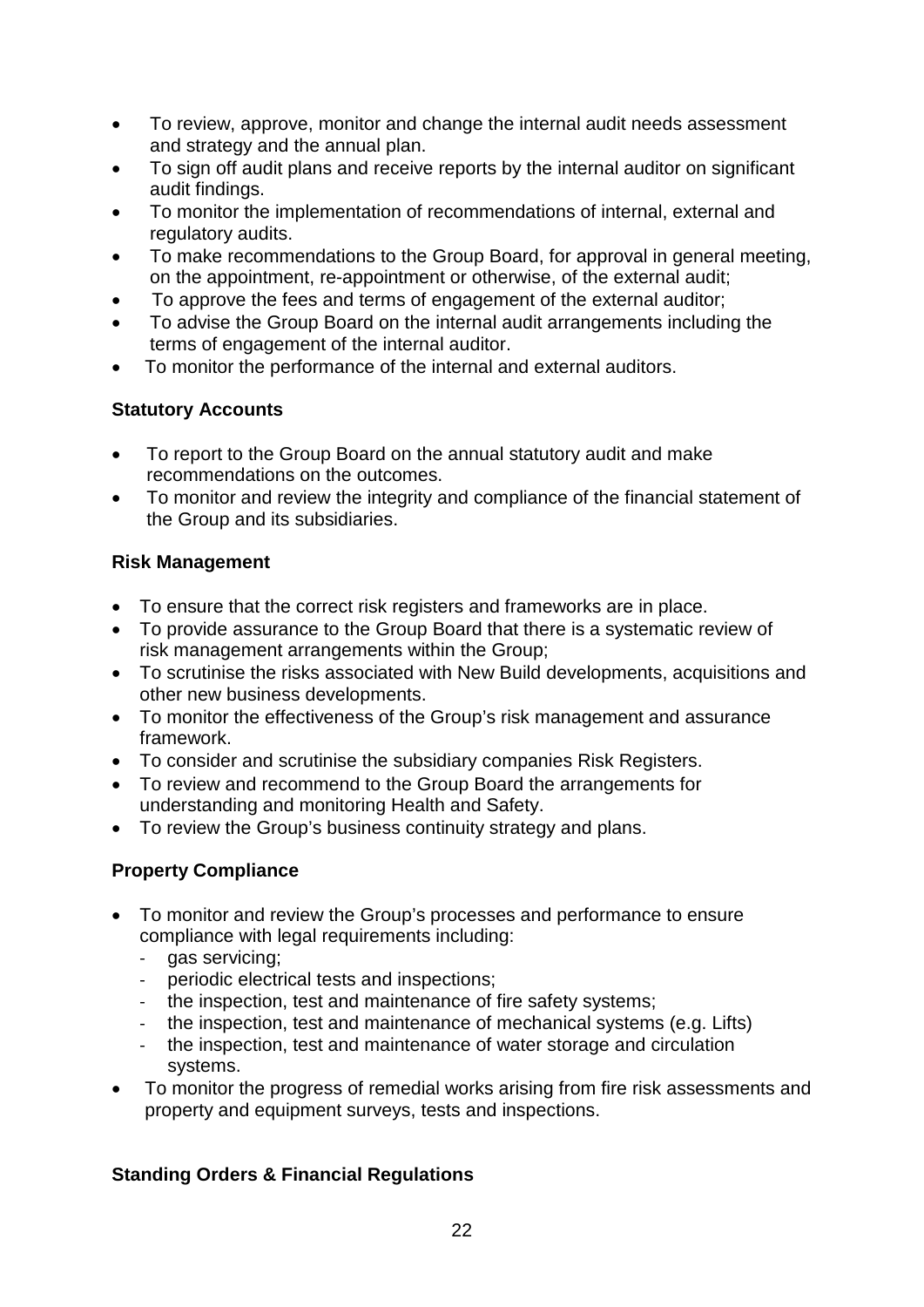- To ensure compliance with the Financial Regulations, and recommend any proposed revisions to the Group Board;
- To recommend the delegation framework and the Financial Regulations, and any changes to these, to the Group Board Articles and Standing Orders.
- To ensure compliance with applicable Financial Reporting Standards.
- To monitor and review the Group's Register of Dispensations.
- To approve any changes to the Group's accounting policies.

## **Probity – Action taken must be notified to the Audit, Risk and Compliance Committee**

- Authority to suspend Financial Regulations or grant dispensation;
- Authority for staff members to accept gifts or to accept hospitality;
- Authority to dispose, and arrangements for disposal, of stock items and obsolete equipment.

#### **MEMBERSHIP**

The ARCC will comprise six non-Executive Directors appointed by the Group Board as follows; one Tenant representative from the ALMO Board, four Independent representatives (including one nominated from NCH RP) and one Nottingham City Council representative. Executive Directors shall not be Members of the Committee.

The Chair will be appointed annually by the Group Board and shall not also be the Chair of the Group Board.

The Committee may co-opt Members if required, but the Committee's membership shall never include more than 50% co-opted Members. Co-opted Members will be (re)appointed annually.

Each Member appointed to the Committee shall have skills and experience relevant to the work of the Committee.

The Committee may hold a pre-meeting with the internal and/or external auditors to the exclusion of employees.

Attendance at Committee meetings shall be monitored by the Chair and concerns in relation to regular non-attendance by any Committee Member should be reported to the Group Board.

## **QUORUM AT MEETINGS**

The quorum required for the transaction of business at the time when the meeting proceeds to business shall be three.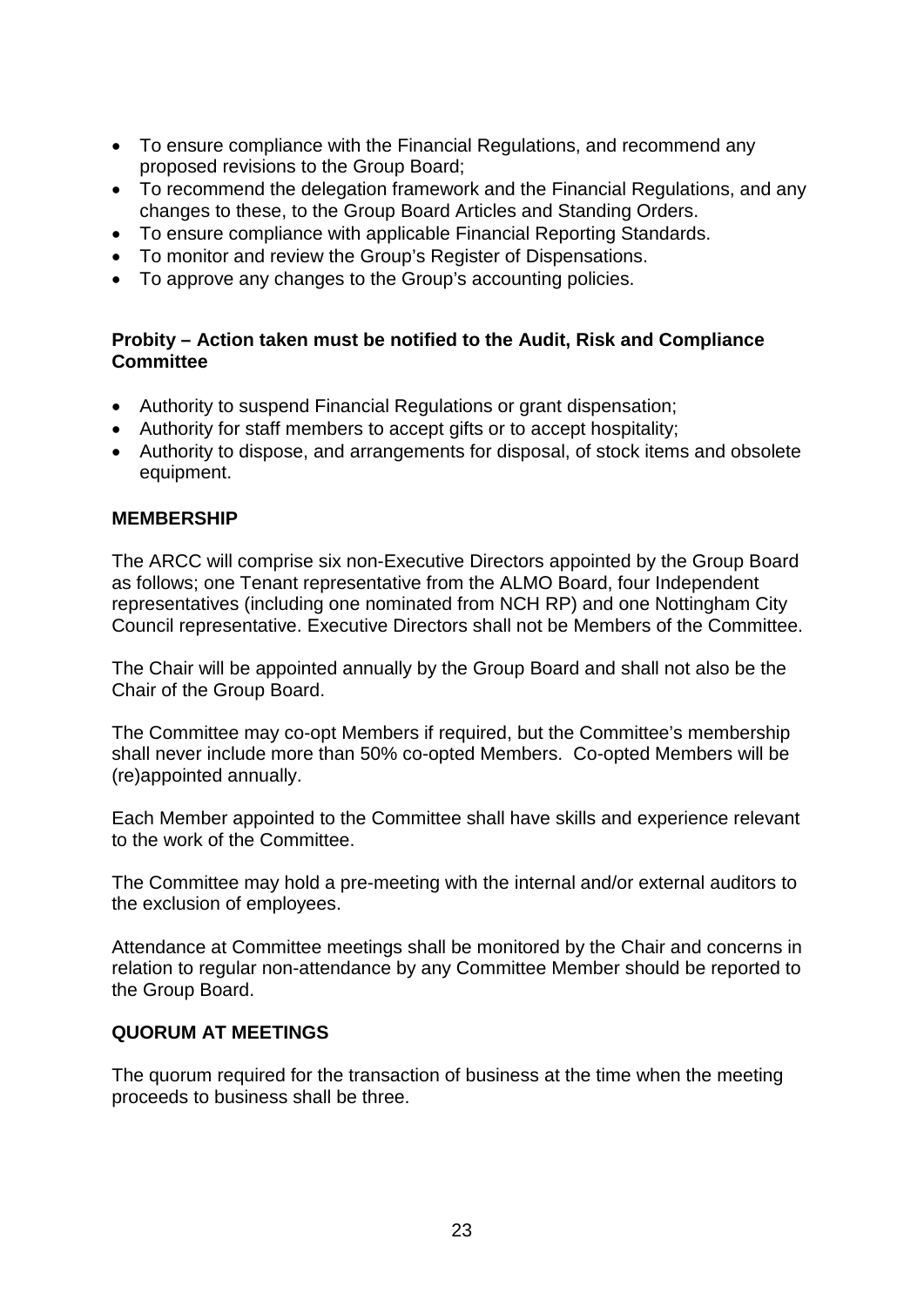# <span id="page-23-0"></span>**6 Terms of Reference: Governance & Selection Committee**

The Governance and Selection Committee is charged with assisting the Board to fulfil its statutory obligations as an employer including the employment surrounding the Chief Executive.

The Committee fulfils the remuneration function for senior executive team on behalf of the Board, including reviewing the performance and pay of the Chief Executive.

The Committee will meet at least once per year.

## **POWERS DELEGATED BY THE BOARD TO THE GOVERNANCE AND SELECTION COMMITTEE**

Within the context of the objectives, policies and budgets set by the Board:

## **General Governance**

• To review the Committee's membership and effectiveness on a regular basis to ensure that it has appropriate skills and relevant experience, advising the Group Board accordingly.

## **Recruitment**

- Appointment of the Chief Executive with formal recommendations to the Group Board.
- Agree the policy on Non-Executive Director recruitment and appraisal.
- Oversee the recruitment to Board, subsidiary Boards and Committee vacancies.

## **Appraisals**

- Oversee and ensure that Board appraisals are undertaken.
- Assessment of, and making recommendations to the Board on, the Chief Executive's performance in the light of achievement or otherwise of these targets;
- Board and Executive Management Team succession planning.

## **Staff and Trades Union consultation**

- Undertake the role of the Disputes Resolution Panel to consider appeals against Chief Executive or Company decisions.
- Receive reports regarding non-contractual severance arrangements with employees

## **Remuneration**

• Board, subsidiary Board and Committee member remuneration levels (if applicable).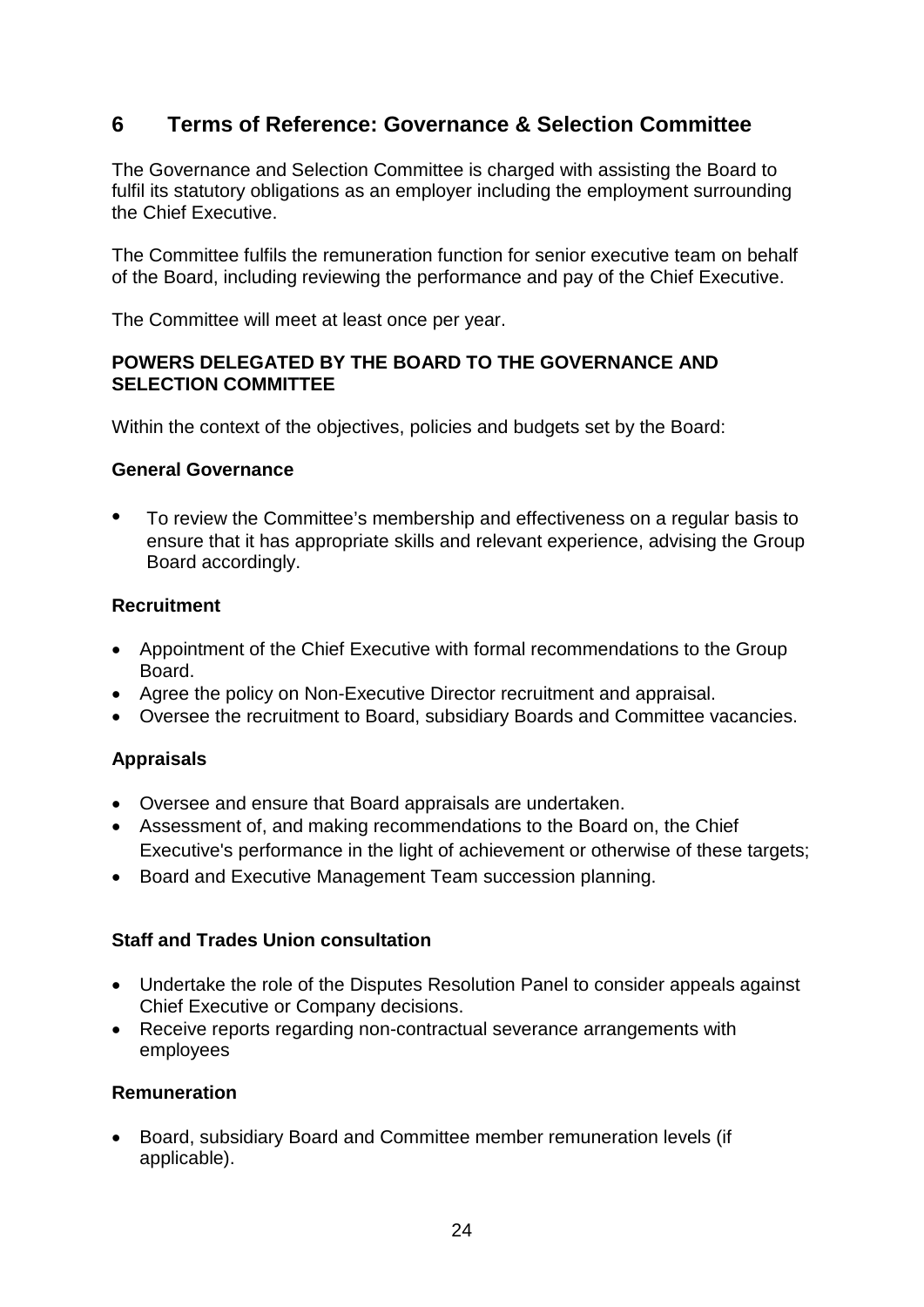• Remuneration levels for Executive Management Team including reviewing the performance and pay of the Chief Executive.

#### **MEMBERSHIP**

The Governance and Selection Committee will comprise of one Tenant representative, one Nottingham City Council Representative, and two Independent representatives.

The Chair of the Group Board shall not be the Chair of the Governance and Selection Committee.

Attendance at the Governance and Selection Committee meetings shall be monitored by the Chair and concerns in relation to regular non-attendance by any Committee Member should be reported to the Group Board.

#### **QUORUM AT MEETINGS**

The quorum required for the transaction of business at the time when the meeting proceeds to business shall be two.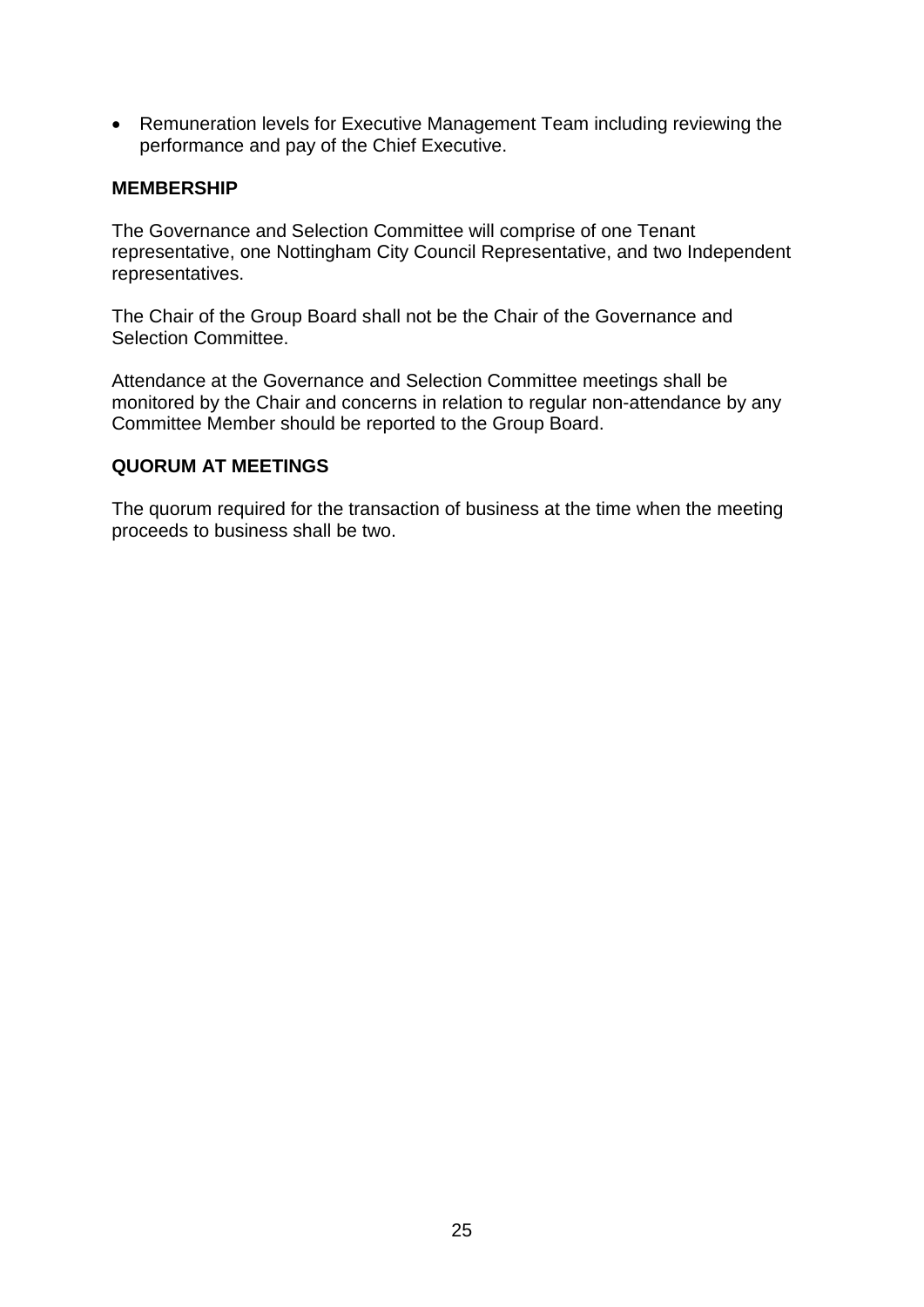# <span id="page-25-0"></span>**7 Terms of Reference: NCH RP Subsidiary Board**

## <span id="page-25-1"></span>**7.1 Membership**

Membership shall consist not less than five and no more than six members. Up to three shall be appointees from the Group Board, and up to three shall be independent persons appointed for their skills and experience. The Subsidiary Board may appoint up to two co-optees. NCH RP shall nominate one of its membership to the Group Board and one of its membership to the Audit, Risk, and Compliance Committee.

Attendance at NCH RP Board meetings shall be monitored by the Chair and concerns in relation to regular non-attendance by any NCH RP Board Member should be reported to the Group Board.

## <span id="page-25-2"></span>**7.2 Meetings and Quorum**

The Board shall meet no less than four times per year. The quorum for Board meetings is any two members.

## <span id="page-25-3"></span>**7.3 Purpose of Subsidiary Board**

To ensure that the affairs of the Subsidiary are conducted lawfully, ethically and in accordance with the terms of the Articles of Association, the Companies Act 2006, the prevailing regulation of the Regulator of Social Housing, and the objectives agreed with the Group Board.

## <span id="page-25-4"></span>**7.4 Matters Reserved to Subsidiary Board**

Determine the strategic direction of the Subsidiary, ensuring the objectives are in keeping with that of the Group Corporate Plan.

Determine the business plan, medium term financial plan, capital programme and annual revenue budget; in accordance with the objectives determined by the Group Board, and in compliance with the standards determined by the Regulator.

Approval of projects in accordance with the business plan, and approved budget, or otherwise delegated by the Group Board.

Approval of the Subsidiary annual report and accounts, and audit management letter.

Recommend amendments to corporate policies, strategies and standards (either to the Group Board, or ALMO Board), in so far those amendments are required to demonstrate compliance with the Regulator's Standards.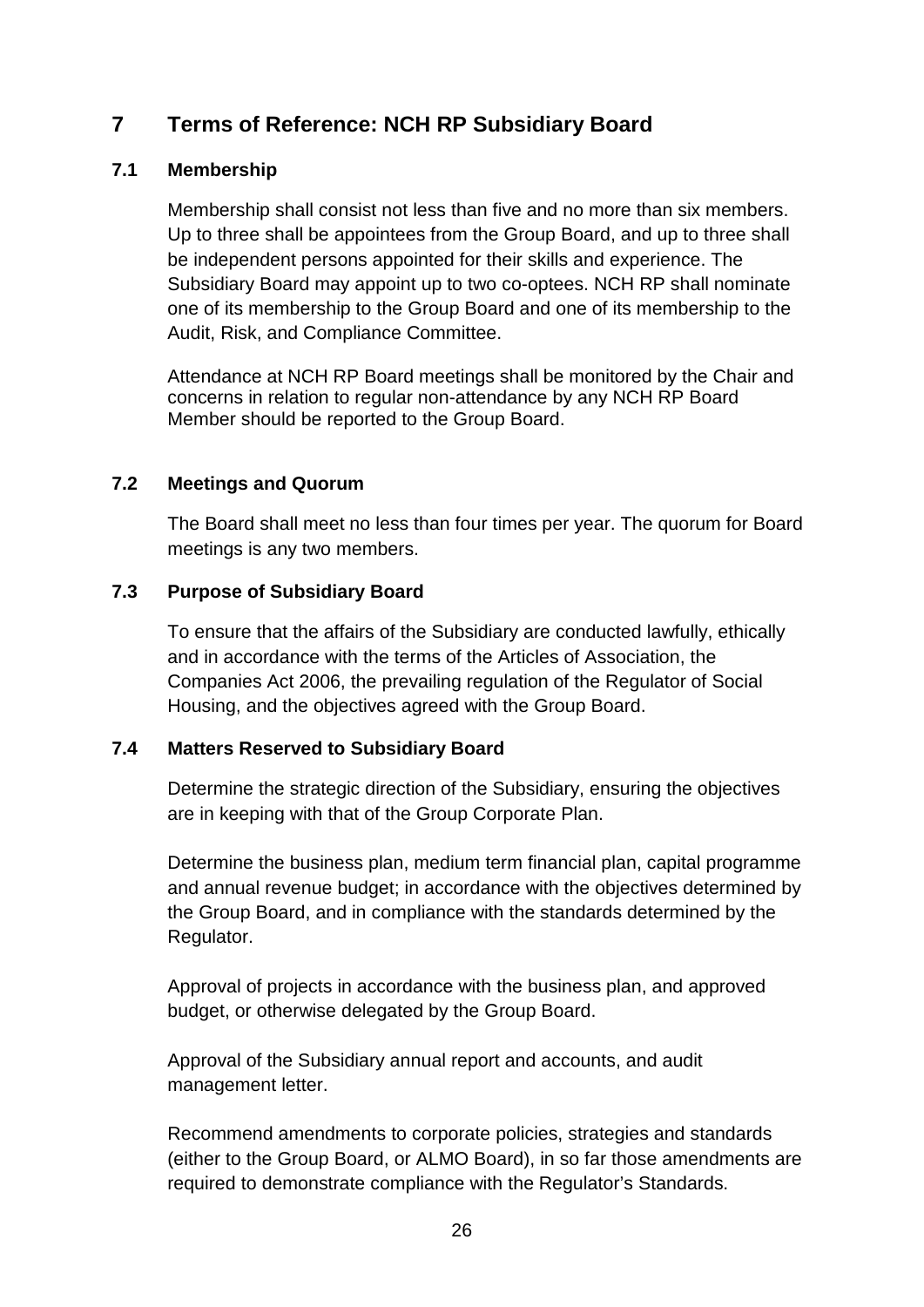Determination of the Subsidiary's risk capacity, profile and appetite, both for its own needs, and informing the Group;

Establishment and oversight of a framework for the identification and management of risk for the Subsidiary;

Notify the Group Board of any notification from the Regulator, and recommend a course of action for the Group Board to consider.

Approve all returns to the Regulator, and be responsible for (in consultation with the Group Board) communications with the Regulator.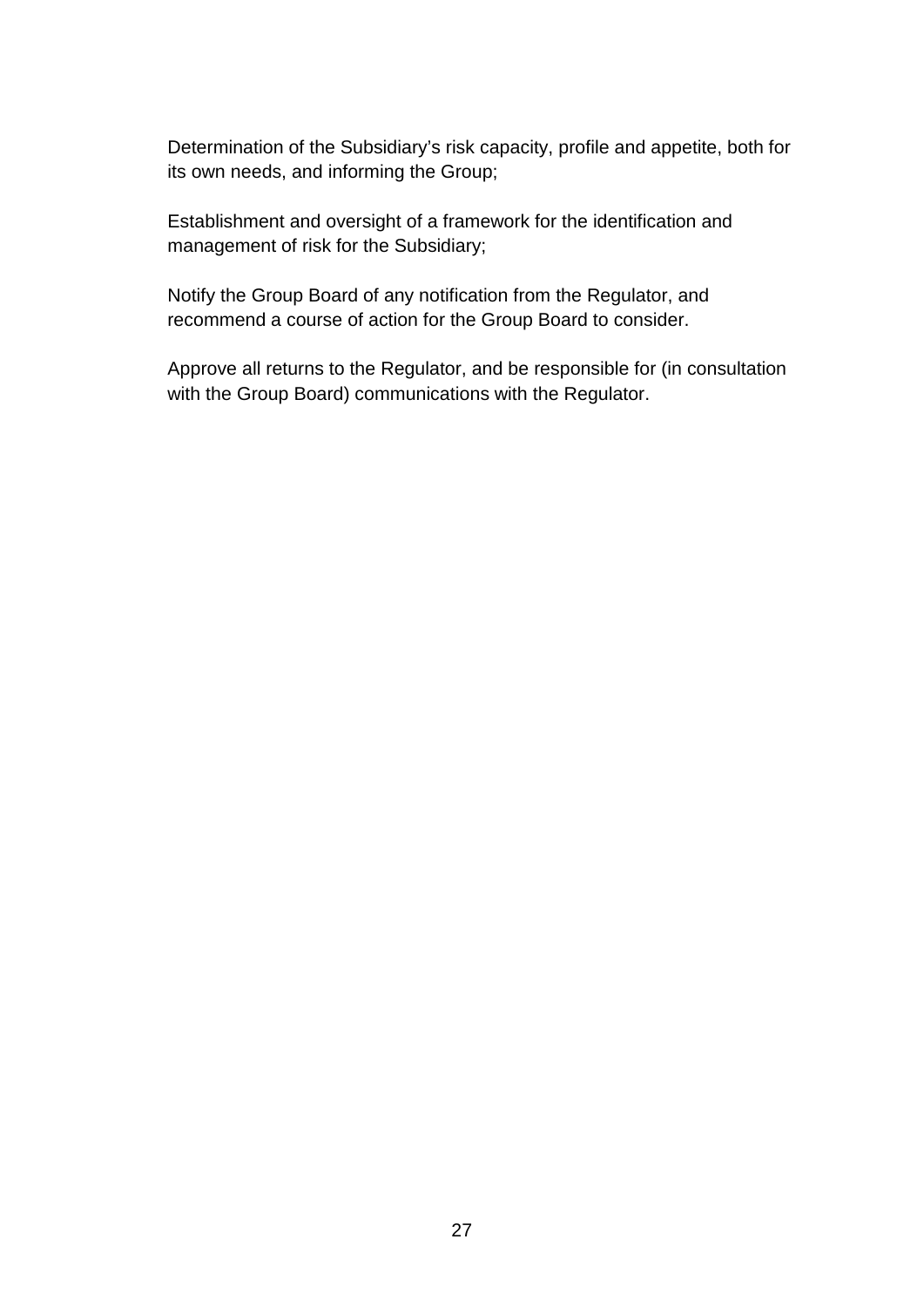# <span id="page-27-0"></span>**8 Terms of Reference: NCH Enterprises Limited Subsidiary Board**

## <span id="page-27-1"></span>**8.1 Membership**

Membership shall consist not less than three and no more than five members. Membership shall be comprised of the executive directors from the Executive Management Team. The Subsidiary Board may appoint up to two co-optees.

Attendance at NCHEL Board meetings shall be monitored by the Chair and concerns in relation to regular non-attendance by any NCHEL Board Member should be reported to the Group Board.

#### <span id="page-27-2"></span>**8.2 Meetings and Quorum**

The Board shall meet no less than four times per year. The quorum for Board meetings is any two members.

## <span id="page-27-3"></span>**8.3 Purpose of Subsidiary Board**

To ensure that the affairs of the Subsidiary are conducted lawfully, ethically and in accordance with the terms of the Articles of Association, the Companies Act 2006, and the objectives set by the Group Board.

#### <span id="page-27-4"></span>**8.4 Matters Reserved to Subsidiary Board**

Determine the strategic direction of the Subsidiary, ensuring the objectives are in keeping with that of the Group Corporate Plan.

Determine the business plan, medium term financial plan, capital programme and annual revenue budget; in accordance with the objectives determined by the Group Board.

Approval of projects in accordance with the business plan, and approved budget, or otherwise delegated by the Group Board.

Approval of the Subsidiary annual report and accounts, and audit management letter.

Recommend amendments to corporate policies, strategies and standards to the Group Board, in so far those amendments impact on the commercial arrangements required of the Subsidiary.

Determination of the Subsidiary's risk capacity, profile and appetite, both for its own needs, and informing the Group;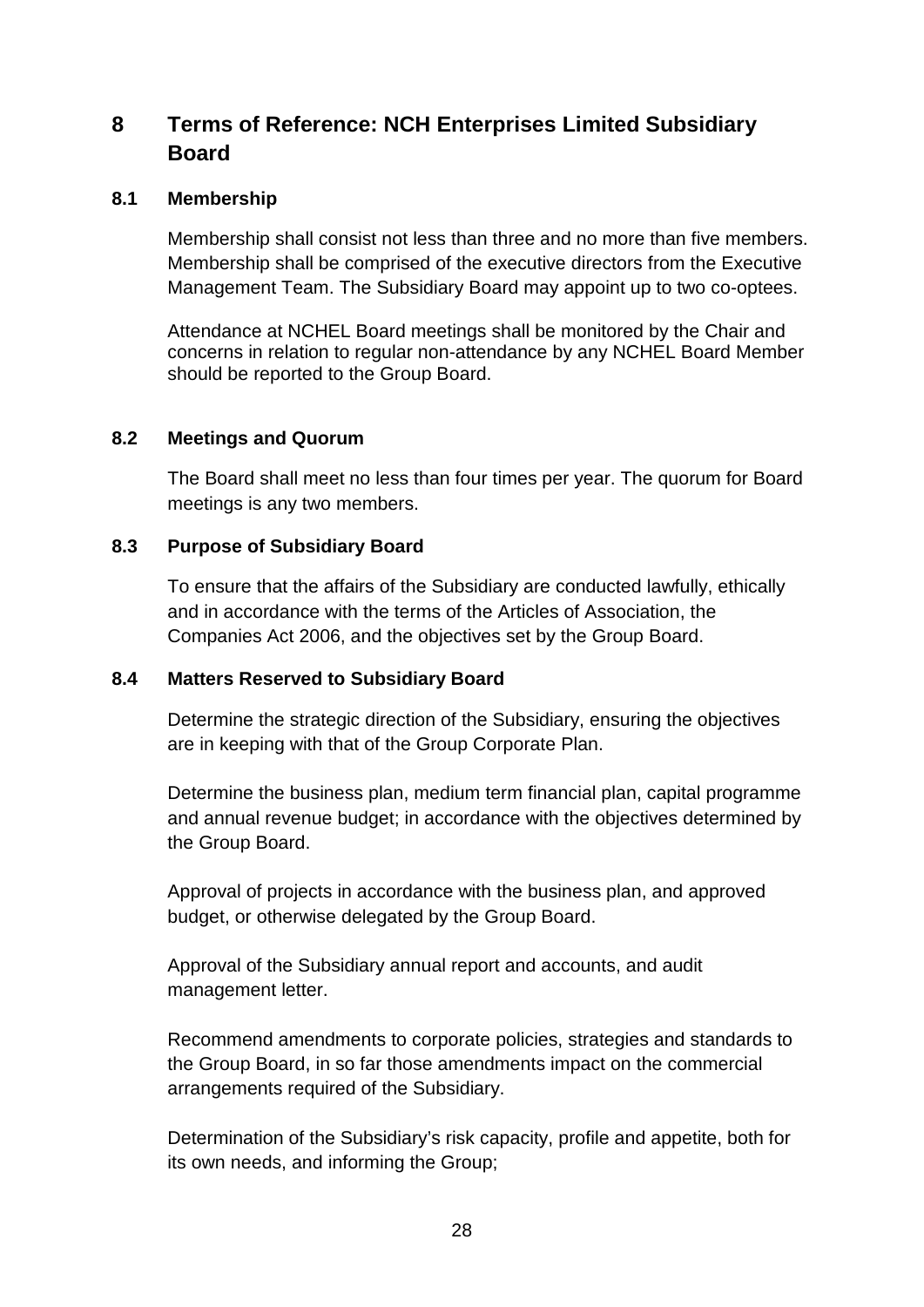Establishment and oversight of a framework for the identification and management of risk for the Subsidiary;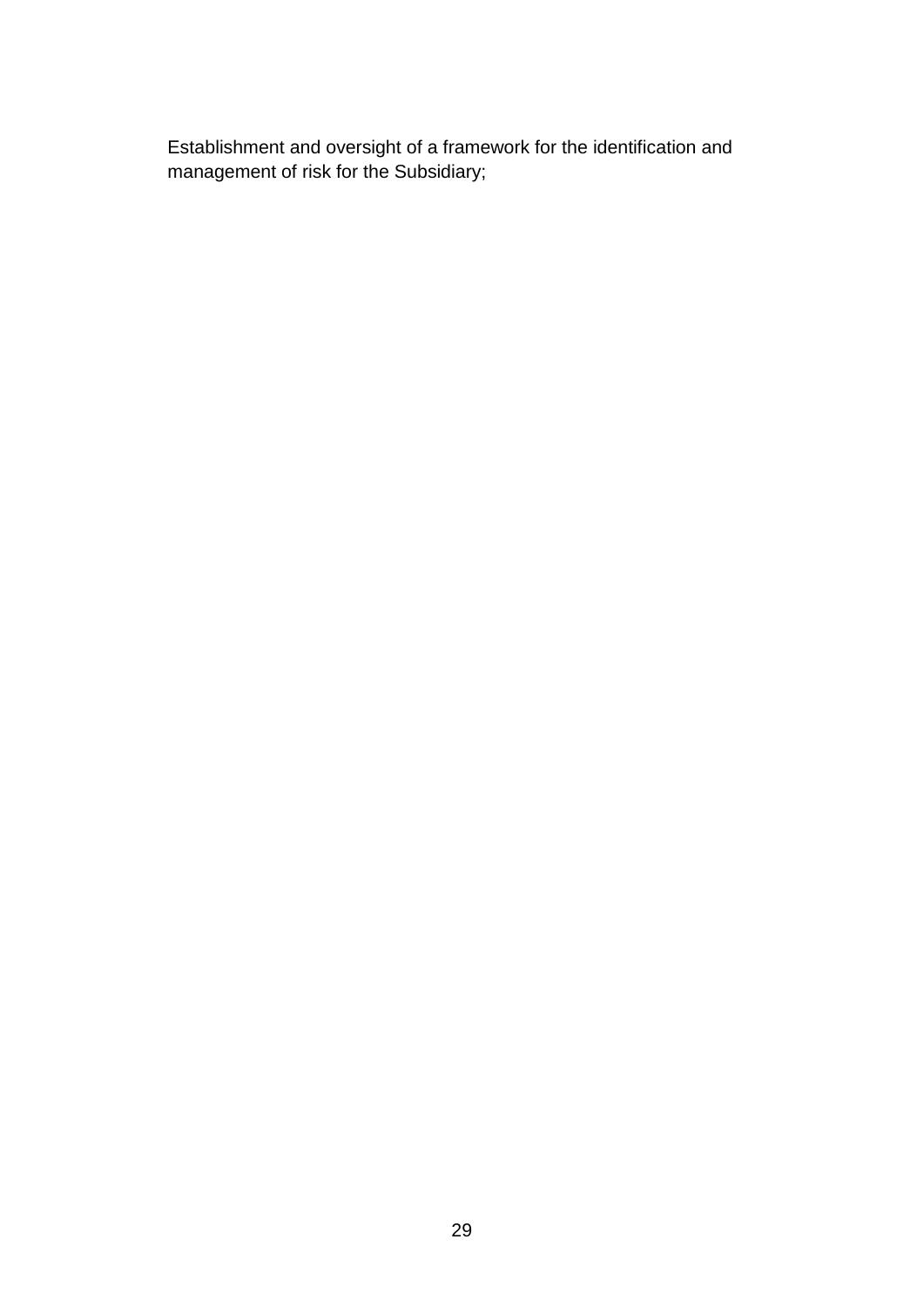# <span id="page-29-0"></span>**9 Individual Roles and Responsibilities**

## <span id="page-29-1"></span>**9.1 Board and Committee Members**

Uphold the values and objectives of the Group;

Uphold the Group's core policies, such as equality and diversity, and health and safety;

Contribute to, and share responsibility for decisions;

Prepare for and attend meetings, training sessions and other events;

Attend and participate in reviews linked to individual performance or that of the whole Board;

Represent the Group as appropriate;

Declare any relevant interests;

Respect confidentiality of information;

Uphold the Group's Board Members Code of Conduct; and

Uphold the seven principles of public life: selflessness, integrity, objectivity, accountability, openness, honesty, and leadership.

## <span id="page-29-2"></span>**9.2 Chair of Boards and Committees**

The relevant Board's business and meetings are conducted efficiently;

Meeting members are given the opportunity to express their views;

Chair shareholder/member meetings (if a Chair of a group company);

A constructive working relationship is established, and support is provided to the Chief Executive;

The relevant meeting fulfils its role and responsibilities that are not otherwise delegated to Committees, the Chief Executive or others;

Ensuring, with the meeting members, that sufficient authority is delegated to the meeting; and that authority is then delegated sufficiently for the meetings decision to be carried out.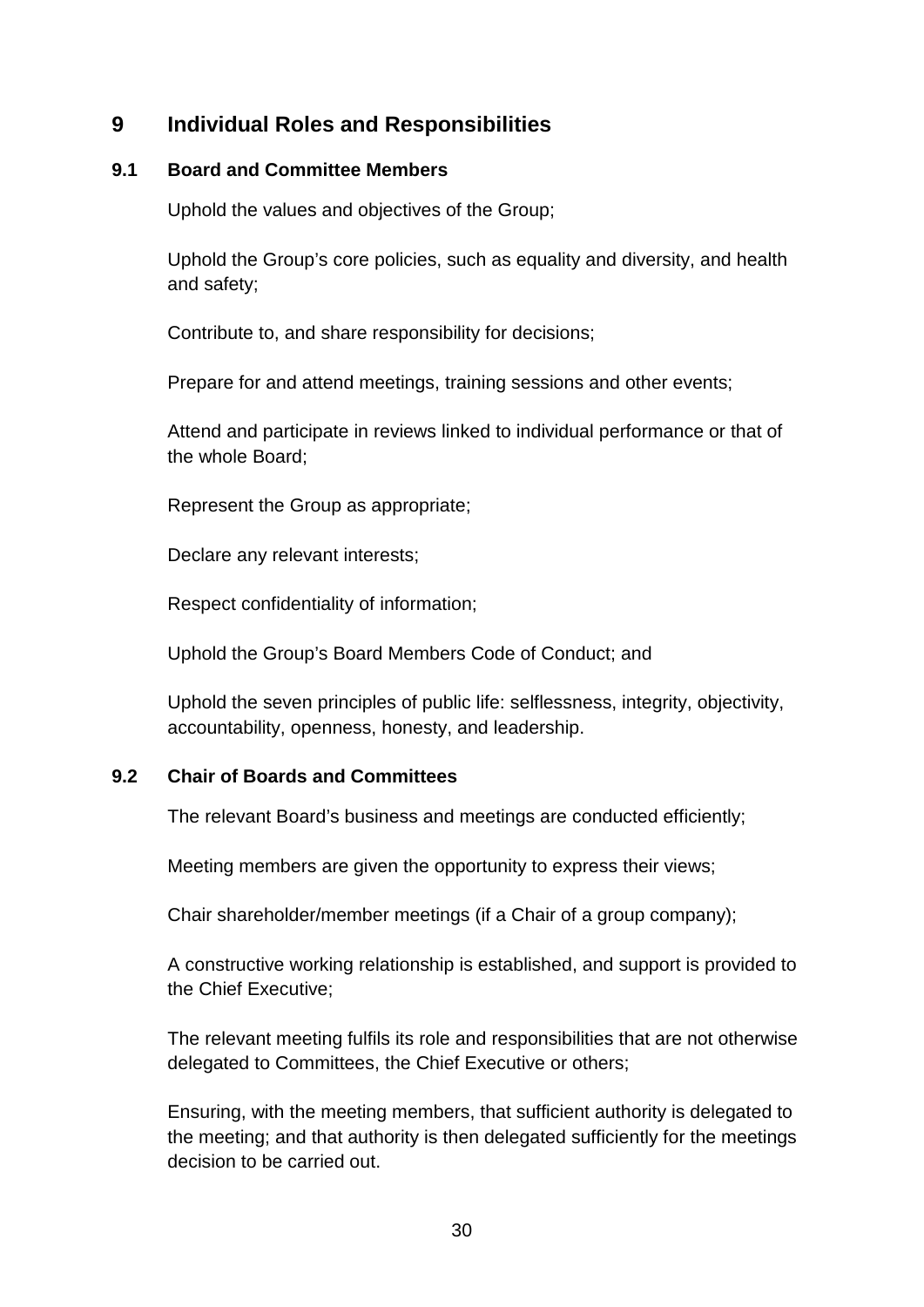Effective communications are maintained between all the Boards and Committees;

The meeting receives professional advice when it is needed;

The relevant Group Member is represented as required;

Affairs are conducted in accordance with generally accepted codes of performance and propriety;

Standards of behaviour are appropriate and in accordance with the Group's Code of Conduct; and

Carry out other duties as described elsewhere such as Financial Regulations, and policy.

## **Vice Chair**

Should the meeting determine to appoint a Vice Chair, then their role will be to support the Chair in performance of their role and responsibilities, and act in the capacity of Chair in their absence.

## <span id="page-30-0"></span>**9.3 Chief Executive**

Act in the best interests of the Company, and in accordance with their contract of employment;

Assist and advise the Group Board in determining the Group's policies and strategy;

Manage the affairs of the Group in accordance with the values and objectives of the Group, and the general policies and specific decisions of the Group Board;

Draw Group Boards' attention to matters that they should consider and decide;

Ensure that each Board is given the information necessary to perform its duties and, in particular, that each Board receives advice on matters concerning compliance with its governing instrument, the law, compliance with its Partnering Agreement, and the need to remain solvent and (in relation to NCH RP) compliance with the Regulatory Framework;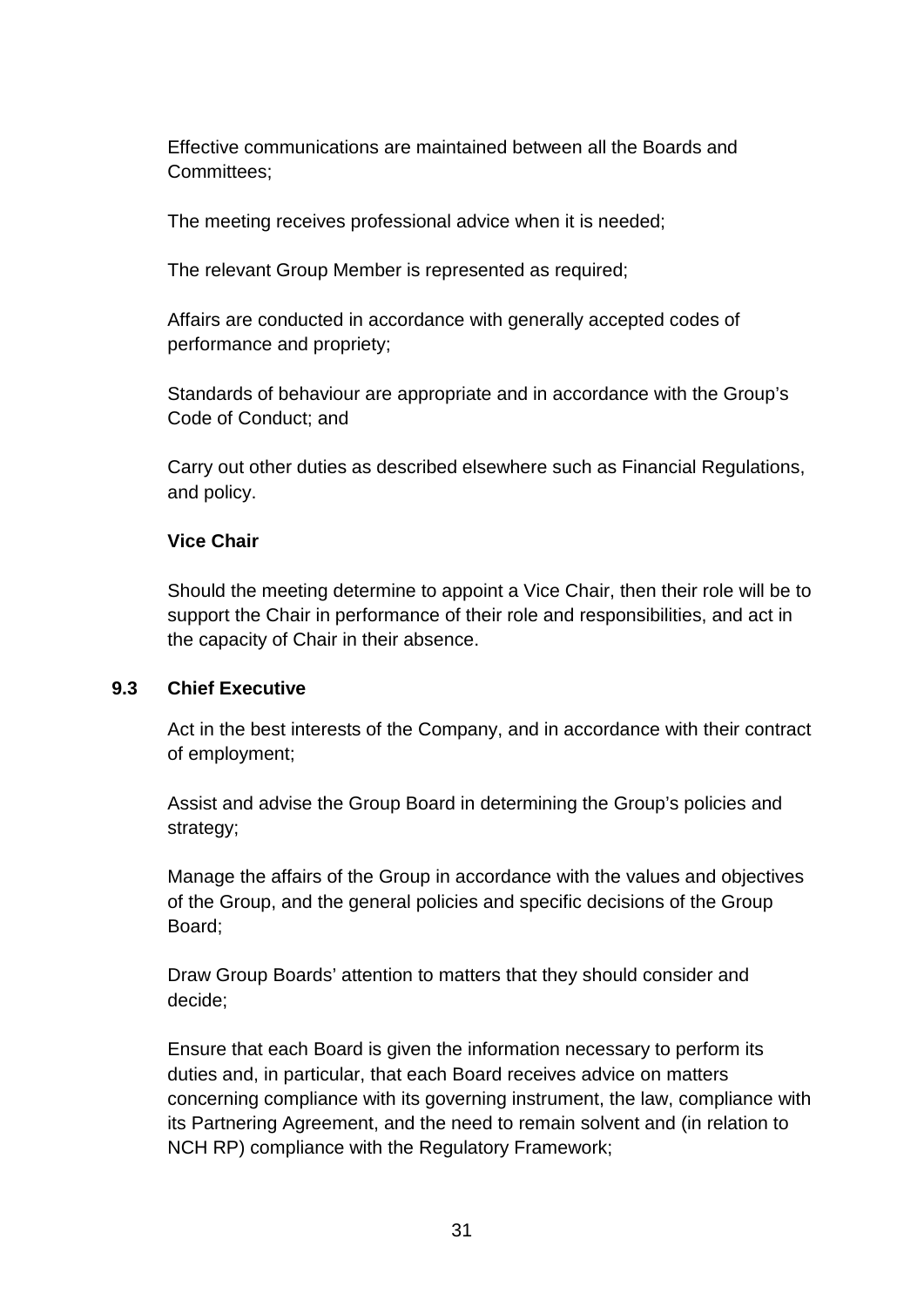Ensure that proper systems of control, risk assessment and risk management are established and maintained, and that regular reports on these are provided, at least annually, to the Group Board;

Supervise, with the guidance of the Chair, the preparation of documents for consideration by the Group Board;

Help the Group Board's Chair to ensure that the business of the Group Board is properly conducted;

Lead and manage the staff of the Group and ensure that their performance is appraised; and

Represent the Group as appropriate.

## **Delegated Authority to Chief Executive**

Manage the affairs of the Group in accordance with its values and objectives and the general policies and specific decisions of the Board;

Act as principal strategic adviser to the Group;

Lead, direct, set targets for and hold to account the Executive Management Team as a whole;

Appoint, set targets for, appraise the performance of, and if necessary dismiss, the individual members of the Executive Management Team and any other direct reports in accordance with the relevant Group policies;

Establish arrangements for monitoring compliance with, and reporting promptly to the Board upon performance against the Partnering Agreement and the Regulatory Framework;

Take or authorise the taking of items through the urgency procedure and ensuring that a report is taken to the Board at the earliest time after the event;

Subject to the Group Member Articles, and provided that it is consistent with the approved values, objectives, policies. business plan, budget, scheme of delegations and financial regulations and any decisions made by the Board or any committee, to take the action he/she considers necessary to ensure the efficient and effective management and routine administration of the Group's activities.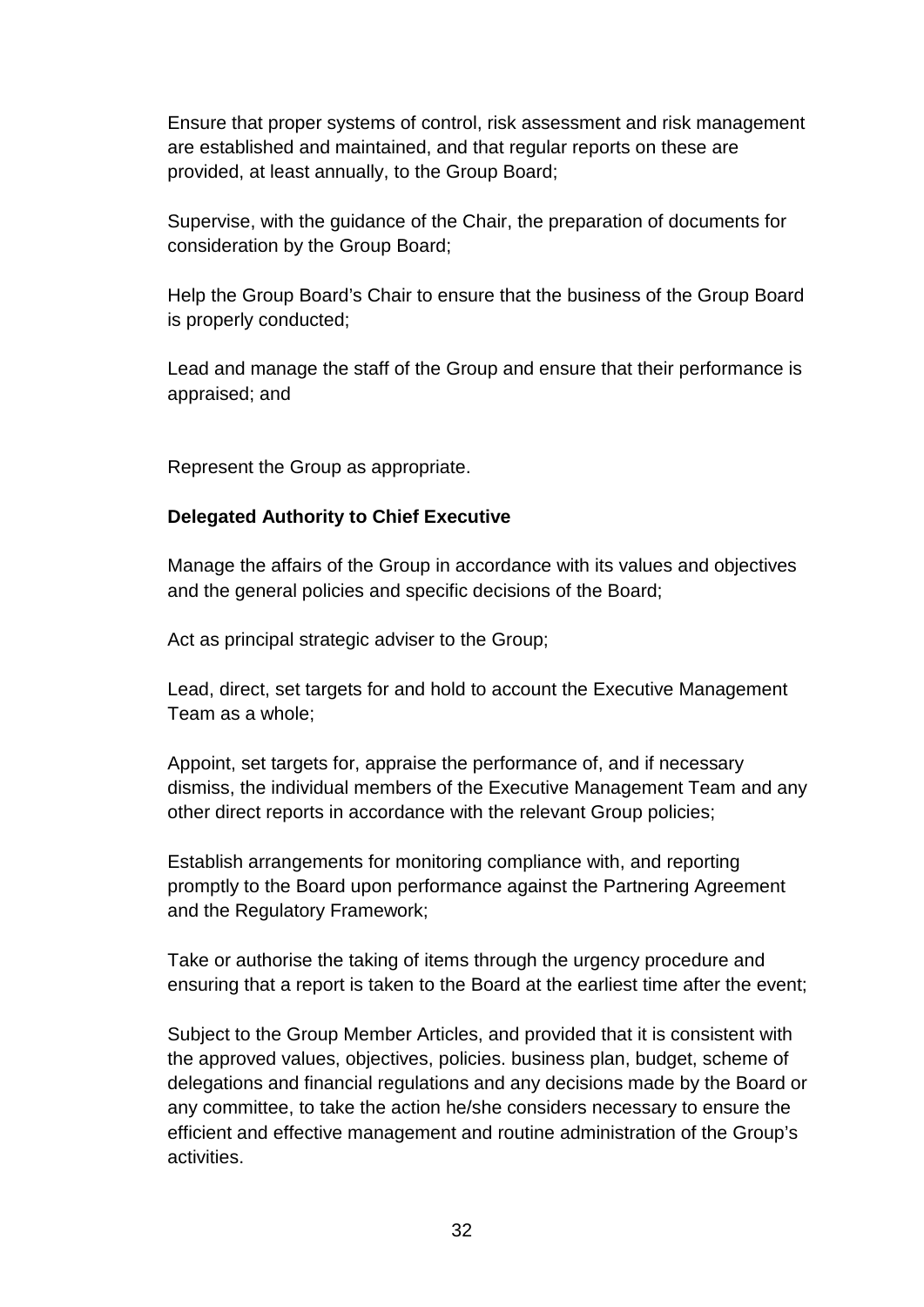The above authorities may not be further delegated by the Chief Executive without the approval of the Board, other than by way of written delegation of authority to act in his/her temporary absence. That written delegation can be through a minute of the Executive Management Team and will include financial authorisations at a level which only the Chief Executive could sign off.

The Chief Executive also has the following powers and responsibilities: In order to exercise efficient and effective management the Chief Executive may delegate specific responsibilities in writing to Directors or Managers within the following list:

Undertake and be responsible for day to day management of the Group.

Employ and dismiss staff, and set and review individual terms and conditions of employment subject to:

- Adherence to Group HR policies
- Adherence to annual budgets and staffing plans
- Considering and approving of the principles of any workforce restructuring proposals involving five or more employment positions.

Implement policies and strategies, including the Group's or Group Member's Business Plans, and decisions and directions of the Board

Lead, direct, set targets for, and hold to account, staff throughout the chain of command

Ensure that local managers and staff teams are customer-focussed and responsive to the Group's residents, and local councillors.

Authority to set prices or approve price increases for services provided by NCH Group to external bodies.

Take, or authorise the taking, of any appropriate action in cases of urgency or emergency

Take, or authorise the taking, of any appropriate action to preserve the Group's position, pending scrutiny by the Board or appropriate committee of the matter, in relation to any proposed legislation, or any other proposal, scheme, plan, act or omission to act by any person or body or any event or occurrence, including Acts of God.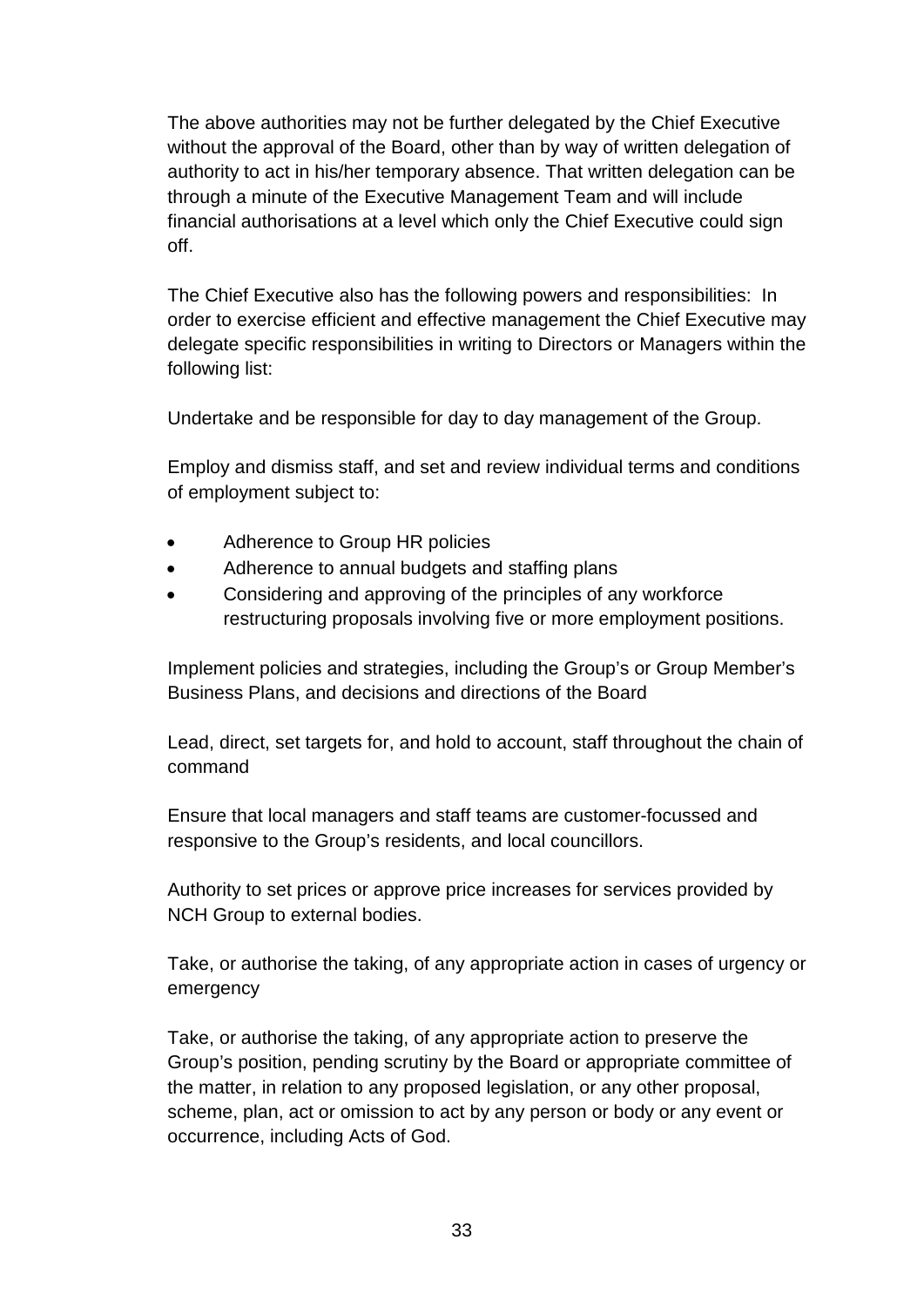# SPECIFIC MATTERS FOR APPROVAL WITH THEIR DELEGATION LEVELS

The table below sets out the current matters that require specific approval, which positions within the Group have been delegated by each Board to make such approval decisions, and any arrangements for subsequent reporting where a decision relating to such a delegation has taken place.

| <b>Matter</b>                                                                                                                                                                                 | <b>Delegation to</b>                                                     | <b>Action Taken</b><br><b>Notified to</b> |
|-----------------------------------------------------------------------------------------------------------------------------------------------------------------------------------------------|--------------------------------------------------------------------------|-------------------------------------------|
| Authority to approve reimbursement of<br>Board Members expenses within policy                                                                                                                 | <b>Director</b>                                                          | Board (annual<br>review)                  |
| Authority for Board Members to accept<br>gifts or accept or offer hospitality                                                                                                                 | Chair                                                                    | Board (annual<br>review)                  |
| Determining breaches of the Group Board<br><b>Members Code of Conduct</b>                                                                                                                     | Chair plus 2 other<br><b>Board members</b>                               | <b>ARCC or Board</b>                      |
| Determining appeal against Panel hearing<br>above                                                                                                                                             | Vice-chair plus 2<br><b>ARCC</b> members                                 | <b>ARCC or Board</b>                      |
| Grant of offer of tenancy to a Board<br>Member (or related party)                                                                                                                             | <b>Chief Executive plus</b><br>one Director                              | Board (next<br>meeting)                   |
| Determination of an appeal from a Board<br>Member (or related party) to an allocation<br>or tenancy management matter                                                                         | Chief Exec plus 1<br>other Director                                      | Board (next<br>meeting)                   |
| Grant of an offer of employment or<br>engagement as a consultant or contractor<br>to a Board Member or related party                                                                          | Chief Exec plus one<br><b>Director</b>                                   | Board (next<br>meeting)                   |
| Authority to suspend Standing Orders<br>(urgency procedure)                                                                                                                                   | Chair, or Vice Chair,<br>plus Chief Exec plus<br>1 other Board<br>member | Board (next<br>meeting)                   |
| Authority to suspend Financial<br>Regulations (grant dispensation)                                                                                                                            | Chair of ARCC plus<br><b>Chief Exec</b>                                  | <b>ARCC</b> (next<br>meeting)             |
| Approval to repair or improvement to a<br>council property occupied by a Board<br>Member (or close relative) in excess of<br>£1000 outside of the Maintenance<br>Programme Schedule of works. | Chief Exec plus one<br><b>Director</b>                                   | <b>ARCC (Annual</b><br>review)            |

Specific Board Delegations on Matters of Probity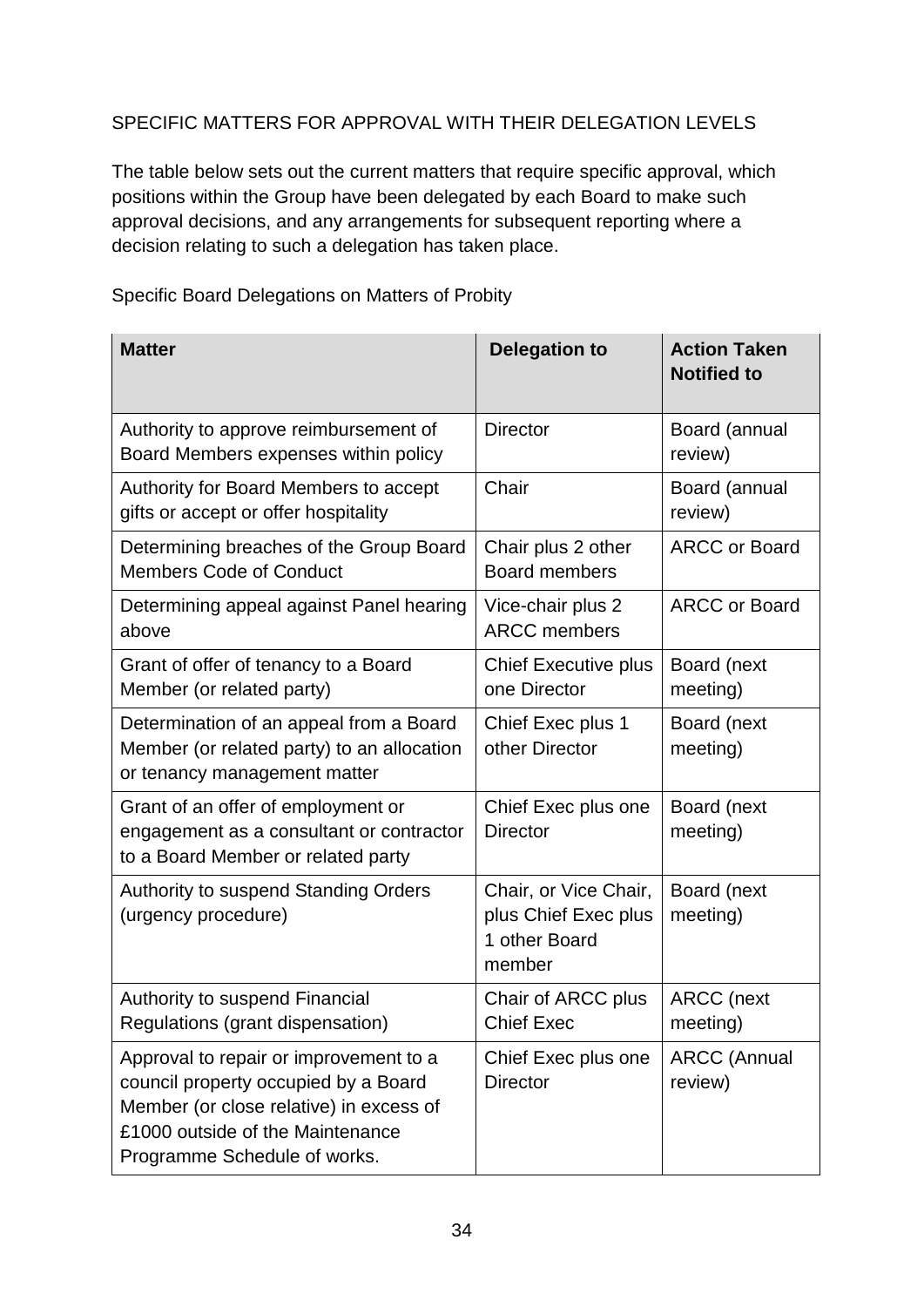| Grant of offer of tenancy to a member of<br>NCH staff (or related party)                                                                                 | Director plus an<br><b>Assistant Director</b>                           | Board (annual<br>review)                                             |
|----------------------------------------------------------------------------------------------------------------------------------------------------------|-------------------------------------------------------------------------|----------------------------------------------------------------------|
| Grant of offer of tenancy to a City<br>Councillor (or related party)                                                                                     | Director plus Chief<br>Executive                                        | Board (next<br>meeting)                                              |
| Grant of offer of tenancy to an employee<br>of Nottingham City Council who work in<br>housing - i.e. housing strategy,<br>regeneration, and Housing Aid. | Director plus an<br><b>Assistant Director</b>                           | Board (annual<br>review)                                             |
| Grant of offer of employment or<br>engagement as a consultant or contractor<br>to a City Councillor                                                      | Chief Exec plus one<br><b>Director</b>                                  | Board (next<br>meeting)                                              |
| Grant of offer of employment to a close<br>relative of existing NCH staff member                                                                         | Chief Exec plus one<br><b>Director</b>                                  | Board (annual<br>review)                                             |
| Re-employment of former employee or re-<br>engagement as self-employed contractor<br>within 6 months of termination of<br>employment with NCH            | Chief Exec plus one<br><b>Director</b>                                  | Board (annual<br>review)                                             |
| Authority for staff members to accept gifts<br>or to accept or offer hospitality                                                                         | Line Manager                                                            | <b>ARCC</b> (annual<br>review)                                       |
| Authority to agree out of court settlements                                                                                                              | Chief Exec and<br>relevant Delegated<br><b>Officer</b>                  | ARCC (next<br>meeting) for<br>matters<br>exceeding<br>£25,000        |
| Authority to agree non-contractual<br>severance arrangements with employees                                                                              | Chief Exec and<br>relevant Delegated<br>Officer                         | <b>ARCC</b> (next<br>meeting) for<br>matters<br>exceeding<br>£25,000 |
| Authorisation to settle employment<br>tribunal or other judicial proceedings                                                                             | Chief Exec and<br>relevant Delegated<br>Officer                         | <b>ARCC</b> (next<br>meeting) for<br>matters<br>exceeding<br>£25,000 |
| Authorisation to bring judicial proceedings<br>for NCH RP and NCHEL                                                                                      | Director of<br>Investment and<br><b>Business Services</b><br>or Company |                                                                      |